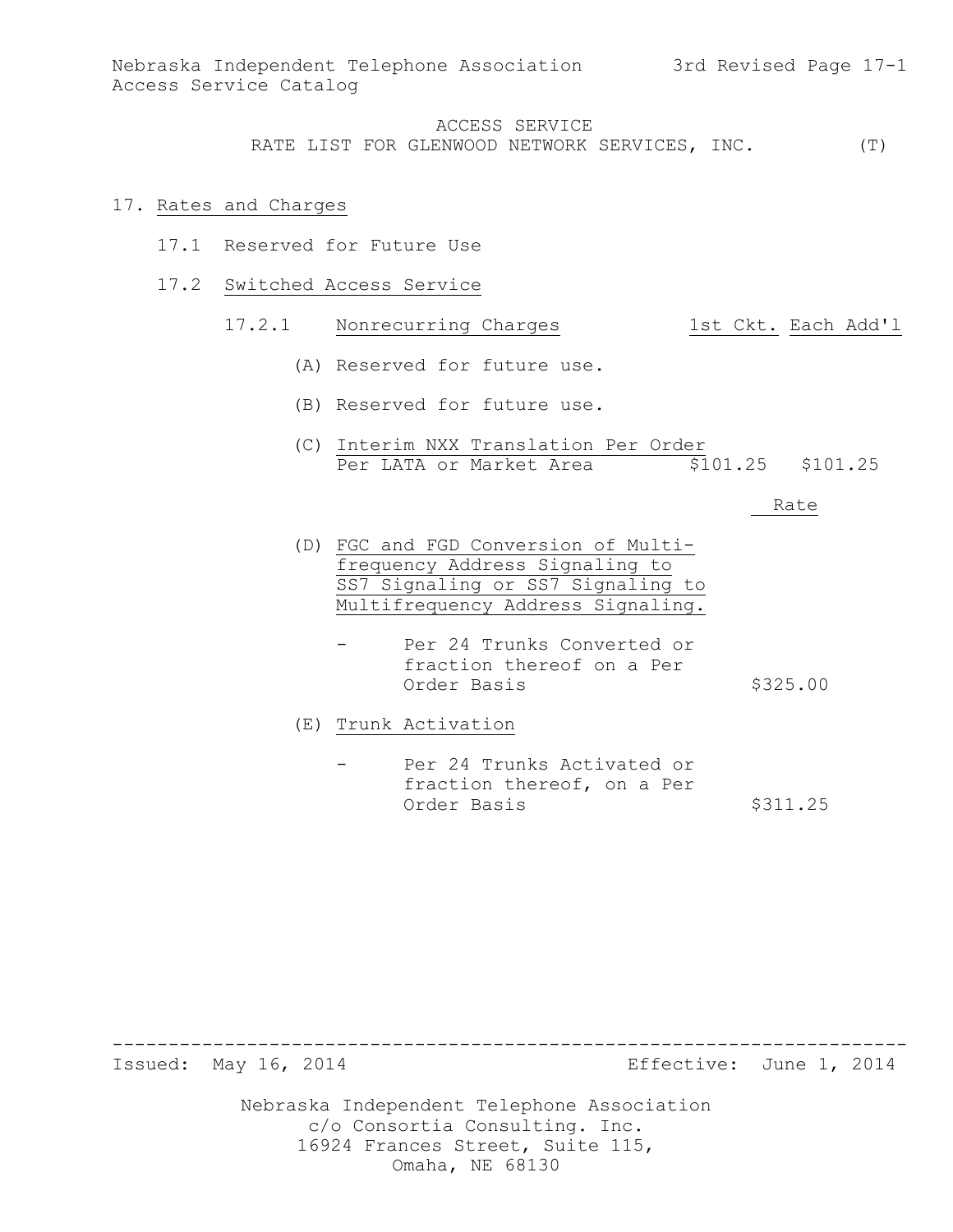### ACCESS SERVICE

RATE LIST FOR GLENWOOD NETWORK SERVICES, INC. (T)

#### 17. Rates and Charges

| 17.2.2 Local Transport |  |                                                                 |                                                                                                                    |                                    | Rate                        |       |
|------------------------|--|-----------------------------------------------------------------|--------------------------------------------------------------------------------------------------------------------|------------------------------------|-----------------------------|-------|
|                        |  | Per Mile                                                        | Direct Trunked Transport<br>Direct Trunked Facility<br>- Voice Grade<br>- High Capacity DS1<br>- High Capacity DS3 |                                    | \$3.13<br>164.71            | 23.93 |
|                        |  |                                                                 | Per Termination<br>- Voice Grade<br>- High Capacity DS1<br>- High Capacity DS3                                     | Direct Trunked Termination         | \$31.39<br>117.97<br>657.05 |       |
|                        |  | Multiplexing<br>Per Arrangement<br>- DS3 to DS1<br>DS1 to Voice |                                                                                                                    |                                    | \$592.89<br>228.90          |       |
|                        |  | Per Mile                                                        | Tandem Switched Transport<br>Tandem Switched Facility<br>Per Access Minute                                         |                                    | (See Note 1)                |       |
|                        |  | Termination                                                     | Per Access Minute Per                                                                                              | Tandem Switched Termination        | (See Note 1)                |       |
|                        |  |                                                                 | Tandem Switching                                                                                                   | Per Access Minute Per Tandem \$0.0 |                             |       |
|                        |  | Applies to FGD only                                             | Network Blocking Per Blocked Call                                                                                  |                                    | \$0.0155                    |       |
|                        |  |                                                                 |                                                                                                                    |                                    |                             |       |

#### **NOTE 1: Rate mirrors NECA Tariff FCC No. 5 for TSF and TST.**

----------------------------------------------------------------------- Issued: May 16, 2014 **Example 2014** Effective: June 1, 2014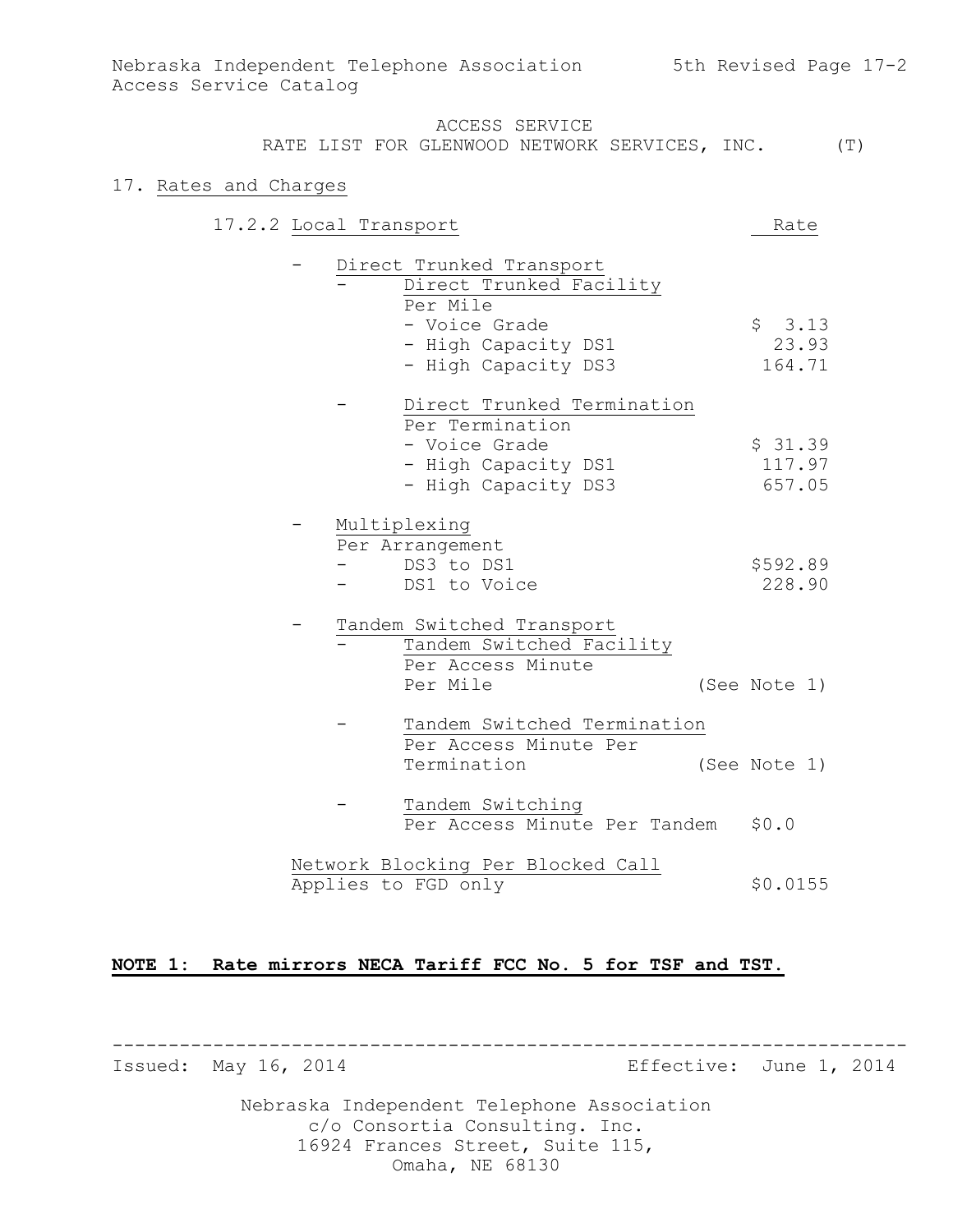Nebraska Independent Telephone Association  $1^{\rm st}$  Revised Page 17-3 Access Service Catalog

# ACCESS SERVICE

RATE LIST FOR GLENWOOD NETWORK SERVICES, INC. (T)

#### 17. Rates and Charges (Cont'd.)

- 17.2 Switched Access Service (Cont'd.)
	- 17.2.2 Local Transport (Cont'd.)
		- (A) Common Channel Signaling Network Connection\*

|     | (1) | Signaling Network Access Link                      | Rate |
|-----|-----|----------------------------------------------------|------|
|     |     | - Signaling Mileage<br>Facility Per Mile           | N/A  |
|     |     | - Signaling Mileage Termination<br>per Termination | N/A  |
|     | (2) | STP Port<br>- per Port                             | N/A  |
| (B) |     | 800 Data Base Access Service Queries               |      |
|     |     | Per Ouery                                          |      |

|  | - Basic            |  | \$0.00600 |
|--|--------------------|--|-----------|
|  | - Vertical Feature |  | \$0.00675 |

Issued: May 16, 2014 Effective: June 1, 2014

Nebraska Independent Telephone Association c/o Consortia Consulting. Inc. 16924 Frances Street, Suite 115, Omaha, NE 68130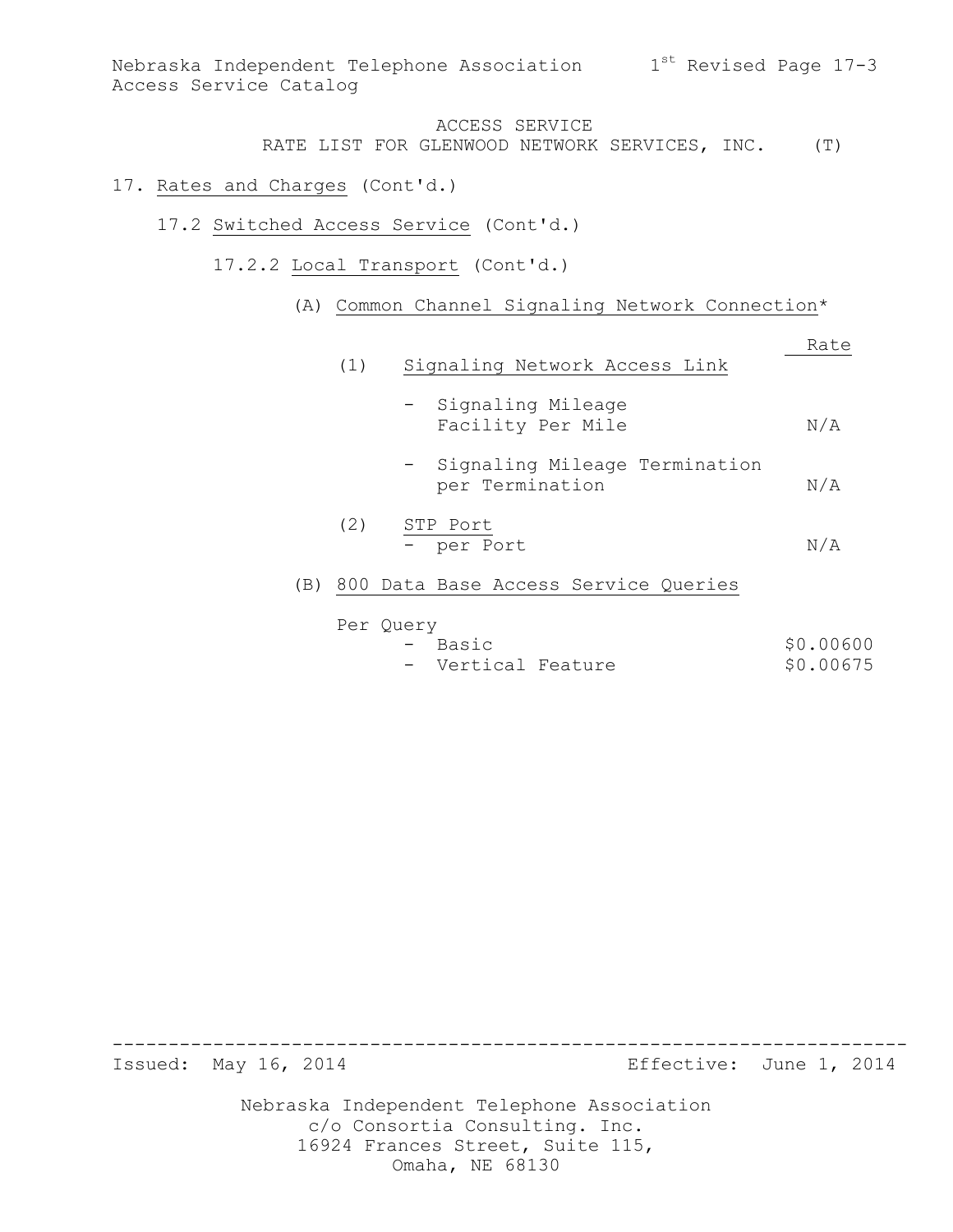#### 17. Rates and Charges (Cont'd.)

- 17.2 Switched Access Service (Cont'd.)
	- 17.2.3 End Office

| (A) Local Switching                                                                                | Rate         |  |  |
|----------------------------------------------------------------------------------------------------|--------------|--|--|
| Per Access Minute                                                                                  | (See Note 1) |  |  |
| (B) Information Surcharge                                                                          |              |  |  |
| -Per 100 Access Minutes                                                                            | (See Note 1) |  |  |
| 17.2.4 Reserved for future use.                                                                    |              |  |  |
| 17.2.5 Directory Assistance Service                                                                | Rate         |  |  |
| (A) Directory Assistance Service                                                                   |              |  |  |
| A Directory Assistance Service<br>Charge applies for each call to<br>Directory Assistance Service. | \$1.01       |  |  |

(B) Reserved for future use.

# **NOTE 1: Rate mirrors NECA Tariff FCC No. 5 for Local Switching and Information Surcharge.**

Issued: May 16, 2014 **Example 2014** Effective: June 1, 2014

Nebraska Independent Telephone Association c/o Consortia Consulting. Inc. 16924 Frances Street, Suite 115, Omaha, NE 68130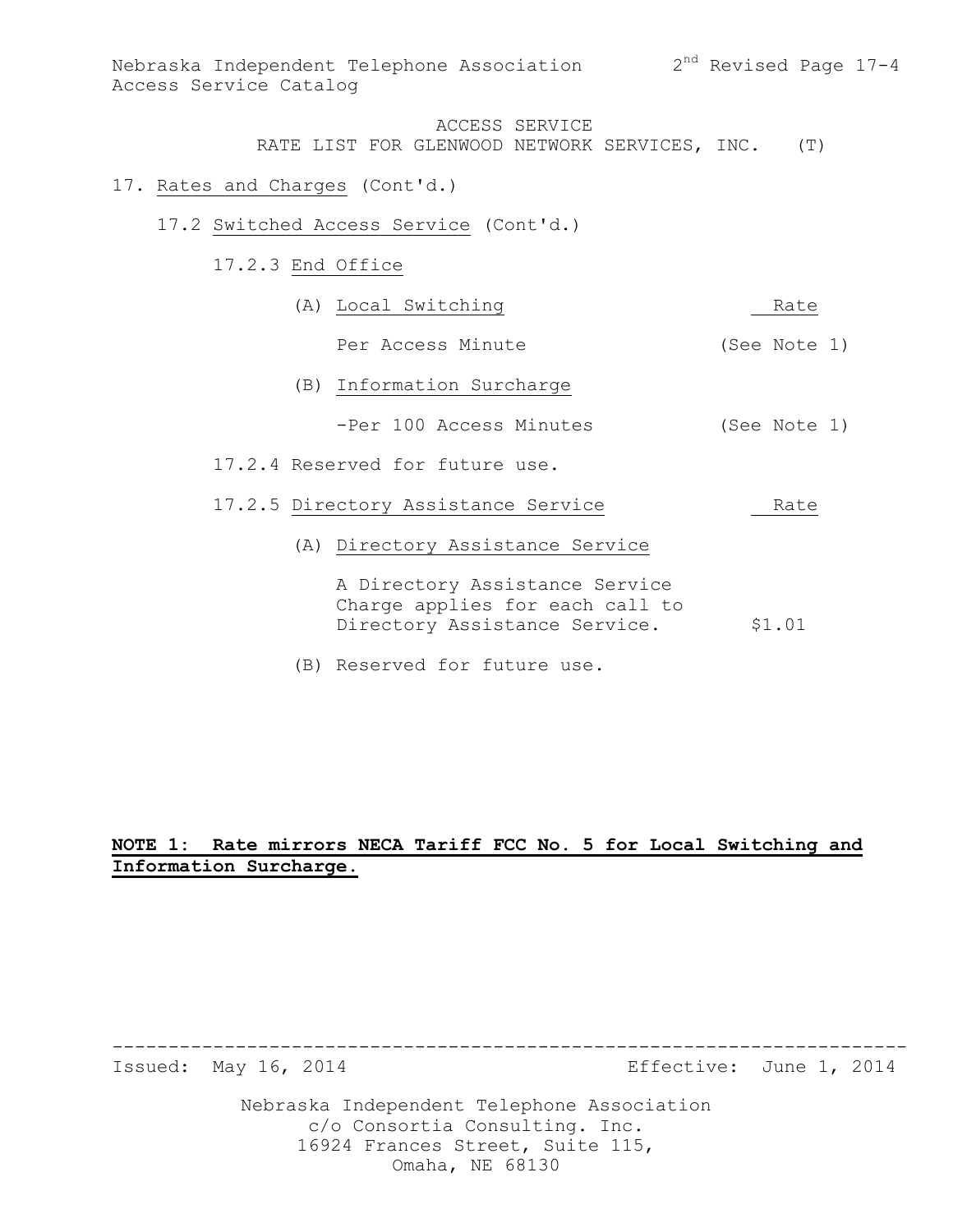ACCESS SERVICE

RATE LIST FOR GLENWOOD NETWORK SERVICES, INC. (T)

### 17. Rates and Charges (Cont'd.)

#### 17.2 Switched Access Service (Cont'd.)

- 17.2.5 Directory Assistance Service (Cont'd.)
	- (C) Credit Allowance for Uncompleted Rate DA Calls

In addition to the credit allowance for Directory Assistance Service Call as set forth in 9.4.8(A) of NECA TARIFF F.C.C. NO. 5, there is also a credit allowance for the Switched Access Service portion in the originating LATA of such DA call. The credit will be as set forth following:

(1) Reserved for future use.

- (2) Credit per call when FGA or FGB Switched Access Service is billed using per minute rates \$0.0659
- (3) Credit per call when FGC or FGD Switched Access Service is billed using per minute rates  $$0.0659$

-----------------------------------------------------------------------

17.2.7 IntraLATA Dialing Parity Surcharge Per Originating Access Minute  $$0.007945$ 

Issued: May 16, 2014 Effective: June 1, 2014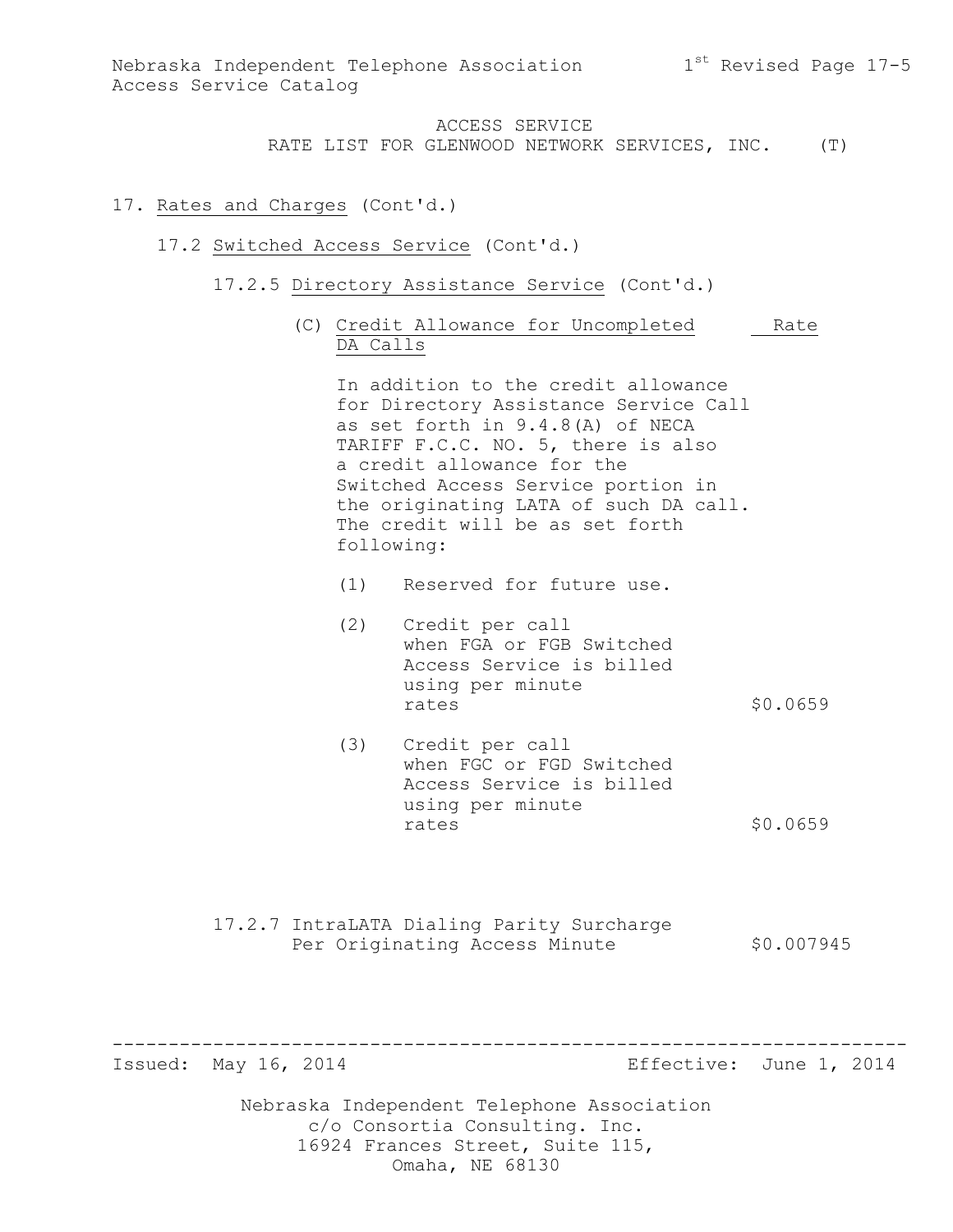Nebraska Independent Telephone Association 1 $^{\rm st}$  Revised Page 17-6 Access Service Catalog ACCESS SERVICE RATE LIST FOR GLENWOOD NETWORK SERVICES, INC. (T) 17. Rates and Charges (Cont'd.) 17.3 Special Access Service Monthly Rate 17.3.1 Surcharge for Special Access Per Voice Grade Equivalent \$25.00 17.3.2 Reserved for future use. 17.3.3 Reserved for future use. 17.3.4 Voice Grade Service Regulations for Voice Grade Service are set forth in NECA TARIFF F.C.C. NO. 5, Section 7.6. NRC\* Monthly 1st Each Add'l. (A) Channel Termination Rate Ckt. Ckt. Per Termination -Two-wire \$22.36 \$78.05<br>-Four-wire \$32.21 \$78.05 \$78.05  $$32.21$   $$78.05$   $$78.05$ (B) Channel Mileage Monthly **Rate**  (1) Channel Mileage Facility Per Mile  $$1.61$  (2) Channel Mileage Termination Per Termination  $$29.88$ (C) Optional Features and Functions (1) Bridging (a) Voice Bridging Per Port  $-Two-Wire$  \$4.75  $-Four-Wire$  \$4.75 (b) Data Bridging Per Port  $-Two-Wire$  \$4.75  $-Four-Wire$  \$4.75 \*NRC is an abbreviation for nonrecurring charge ----------------------------------------------------------------------- Issued: May 16, 2014 **Example 2014** Effective: June 1, 2014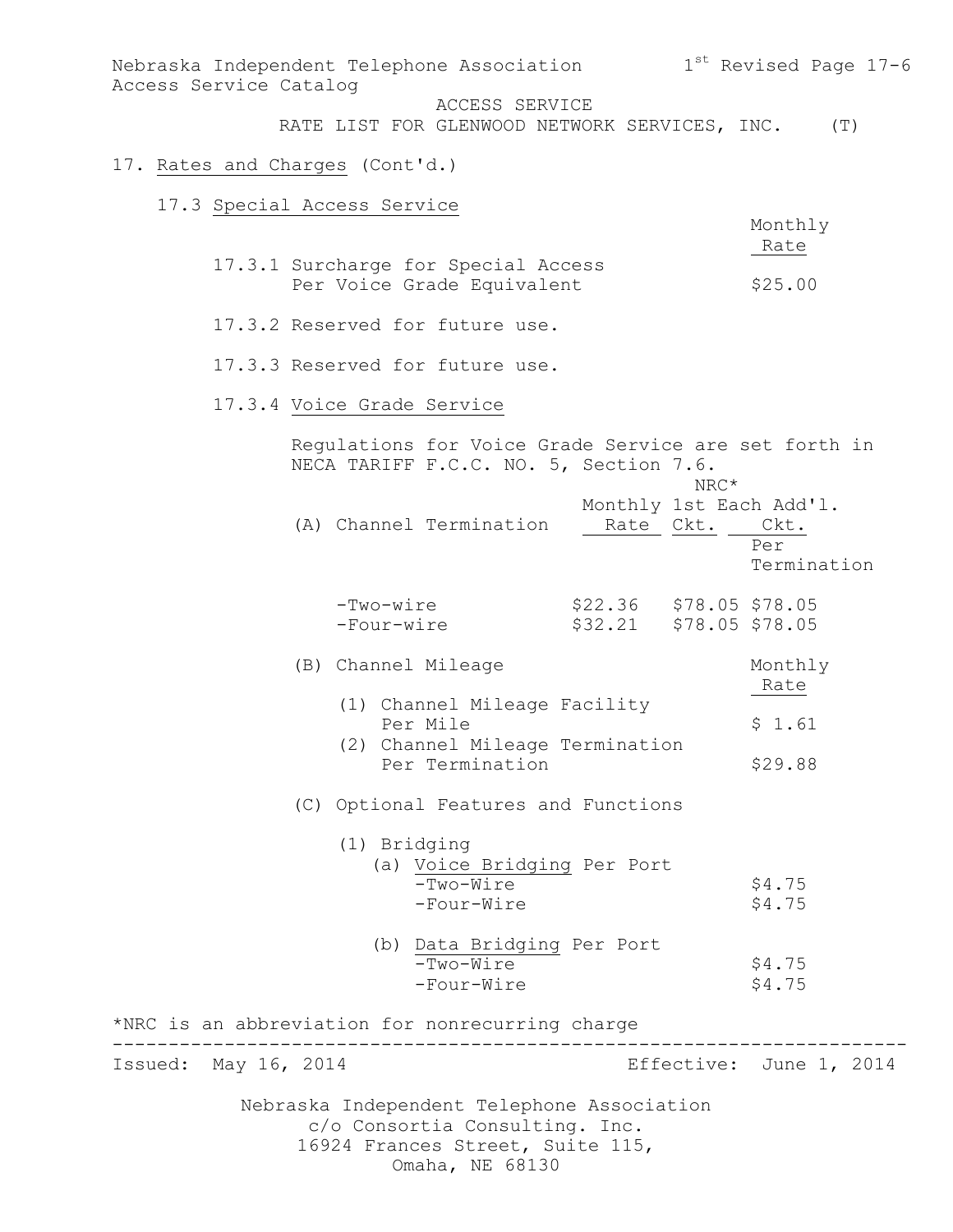### 17. Rates and Charges (Cont'd.)

- 17.3 Special Access Service (Cont'd.)
	- 17.3.4 Voice Grade Service (Cont'd.)
		- (1) Bridging (Cont'd.)
			- (C) Optional Features and Functions (Cont'd.)

| Monthly |
|---------|
| Rate    |

- (c) Reserved for future use.
- (d) Reserved for future use.
- (e) Telemetry and Alarm Bridging Active Bridging Channel Connections Per Channel Connected
	- -Split Band \$8.89
	- -Summation \$3.47

Passive Bridging Channel Connections Per Channel Connected \$0.24

Issued: May 16, 2014 Effective: June 1, 2014

Nebraska Independent Telephone Association c/o Consortia Consulting. Inc. 16924 Frances Street, Suite 115, Omaha, NE 68130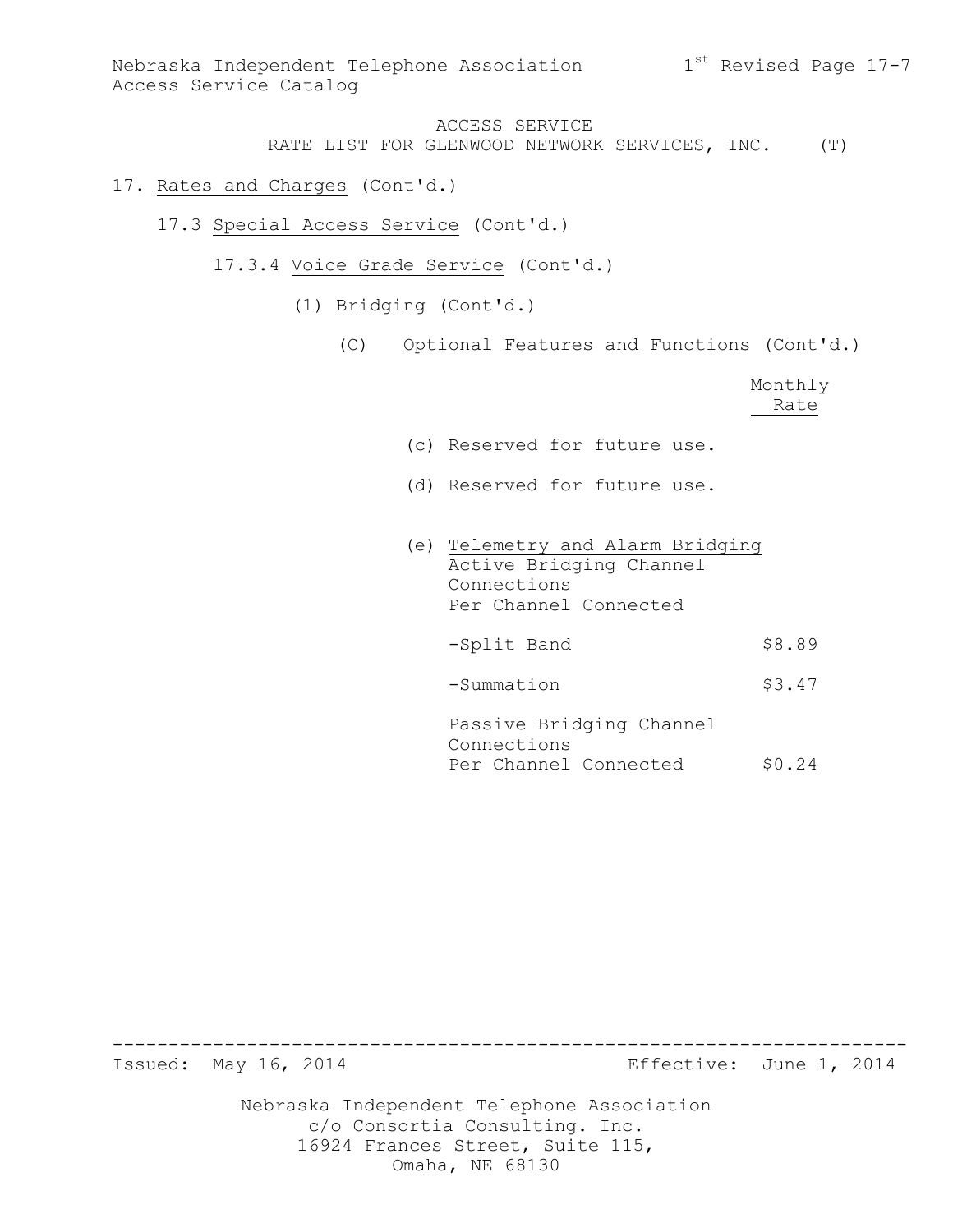| Access Service Catalog                |     | Nebraska Independent Telephone Association                                               | 1 <sup>st</sup> Revised Page 17-8 |                  |  |
|---------------------------------------|-----|------------------------------------------------------------------------------------------|-----------------------------------|------------------|--|
|                                       |     | ACCESS SERVICE<br>RATE LIST FOR GLENWOOD NETWORK SERVICES, INC. (T)                      |                                   |                  |  |
| 17. Rates and Charges (Cont'd.)       |     |                                                                                          |                                   |                  |  |
| 17.3 Special Access Service (Cont'd.) |     |                                                                                          |                                   |                  |  |
|                                       |     | 17.3.4 Voice Grade Service (Cont'd.)<br>(C) Optional Features and<br>Functions (Cont'd.) |                                   | Monthly<br>Rate  |  |
|                                       | (2) | Conditioning Per Termination                                                             |                                   |                  |  |
|                                       |     | C-Type                                                                                   |                                   | \$5.69           |  |
|                                       |     | Data Capability                                                                          |                                   | \$3.94           |  |
|                                       | (3) | Improved Return Loss for<br>Transmission<br>Per Termination                              |                                   |                  |  |
|                                       |     | - Two-Wire<br>- Four-Wire                                                                |                                   | \$7.15<br>\$7.15 |  |
|                                       | (4) | Customer Specified Receive<br>Level Per Two-Wire Termination \$ 3.44                     |                                   |                  |  |
|                                       | (5) | Reserved for future use.                                                                 |                                   |                  |  |
|                                       | (6) | Signaling Capability<br>Per Termination                                                  |                                   | \$11.73          |  |

----------------------------------------------------------------------- Effective: June 1, 2014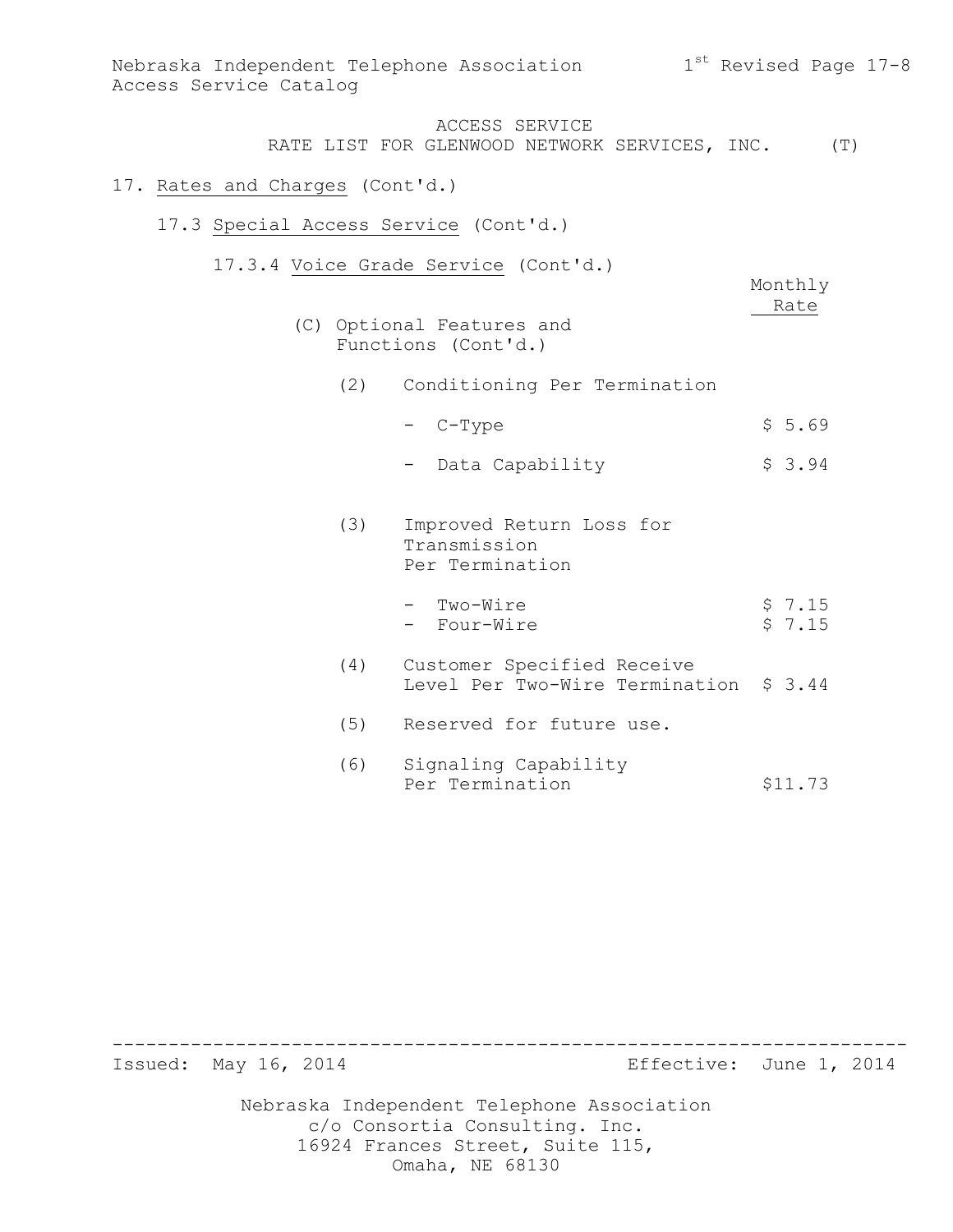| Access Service Catalog          |     | Nebraska Independent Telephone Association                                               | 1 <sup>st</sup> Revised Page 17-9 |  |
|---------------------------------|-----|------------------------------------------------------------------------------------------|-----------------------------------|--|
|                                 |     | ACCESS SERVICE<br>RATE LIST FOR GLENWOOD NETWORK SERVICES, INC. (T)                      |                                   |  |
| 17. Rates and Charges (Cont'd.) |     |                                                                                          |                                   |  |
|                                 |     | 17.3 Special Access Service (Cont'd.)                                                    |                                   |  |
|                                 |     | 17.3.4 Voice Grade Service (Cont'd.)<br>(C) Optional Features and<br>Functions (Cont'd.) | Monthly<br>Rate                   |  |
|                                 | (7) | Selective Signaling Arrangement<br>Per Arrangement                                       | \$6.38                            |  |
|                                 | (8) | Transfer Arrangement (key<br>activated or dial-up*)                                      |                                   |  |
|                                 |     | - Per four port arrangement<br>including control channel<br>termination**                | \$3.01                            |  |
|                                 |     | - Per five port arrangement<br>including control channel<br>termination**                | \$6.85                            |  |

(9) Public Packet Switching Network (PPSN) Interface Arrangement Per Arrangement ICB

NOTE: ICB rates and charges shall be filed in 17.3.9.

\*The dial-up option requires the customer to purchase the Controller Arrangement, which is described in NECA TARIFF F.C.C. NO. 5, Section 13.3.4.

\*\*An additional Channel Termination charge will apply whenever a spare channel is configured as a leg to the customer designated premises. Additional channel mileage charges will also apply when the transfer arrangement is not located in the customer designated premises serving wire center.

-----------------------------------------------------------------------

Issued: May 16, 2014 Effective: June 1, 2014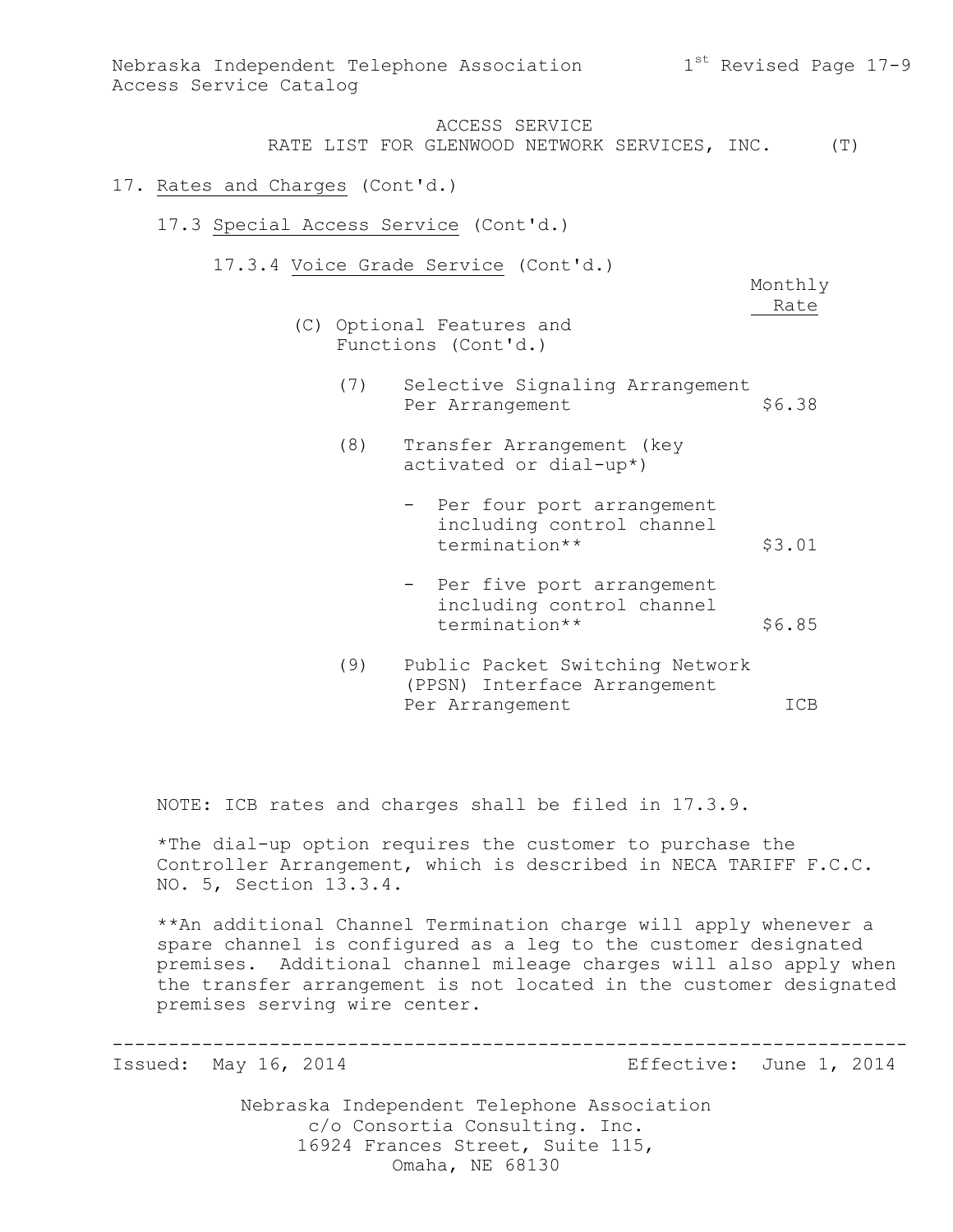### 17. Rates and Charges (Cont'd.)

#### 17.3 Special Access Service (Cont'd.)

17.3.5 Program Audio Service\*

Regulations concerning Program Audio Service are set forth in Section 7.7 of NECA TARIFF F.C.C. NO. 5.

|        |     |                                                                                                        |  | Rate                    | Monthly Nonrecurring<br>Charge                               |  |
|--------|-----|--------------------------------------------------------------------------------------------------------|--|-------------------------|--------------------------------------------------------------|--|
|        |     | Termination<br>Per Termination                                                                         |  | (A) Channel             |                                                              |  |
|        |     | $-200$ to 3500 Hz<br>$-100$ to 5000 Hz<br>$-50$ to 8000 Hz<br>$-50$ to 15000 Hz                        |  | 44.82                   | $$41.60$ $$189.00$<br>44.82 189.00<br>44.82 189.00<br>189.00 |  |
|        |     | (B) Channel Mileage                                                                                    |  |                         |                                                              |  |
|        |     | (1) Channel Mileage Facility<br>Per Mile                                                               |  |                         |                                                              |  |
|        |     | $-200$ to $3500$ Hz<br>- 100 to 5000 Hz<br>$-50$ to $8000$ Hz $10.37$<br>- 50 to 15000 Hz              |  | \$3.46<br>6.91<br>13.84 |                                                              |  |
|        | (2) | Channel Mileage<br>Termination<br>Per Termination                                                      |  |                         |                                                              |  |
|        |     | $-200$ to 3500 Hz $\frac{27}{100}$<br>$-100$ to 5000 Hz<br>- 50 to 8000 Hz<br>$-50$ to 15000 Hz 125.08 |  | 62.54<br>93.81          |                                                              |  |
| charge |     |                                                                                                        |  |                         | ates are 1/10th of the monthly rates, up to a maximum of the |  |

\* Daily Ra monthly charge.

Issued: May 16, 2014 **Example 2014** Effective: June 1, 2014

Nebraska Independent Telephone Association c/o Consortia Consulting. Inc. 16924 Frances Street, Suite 115, Omaha, NE 68130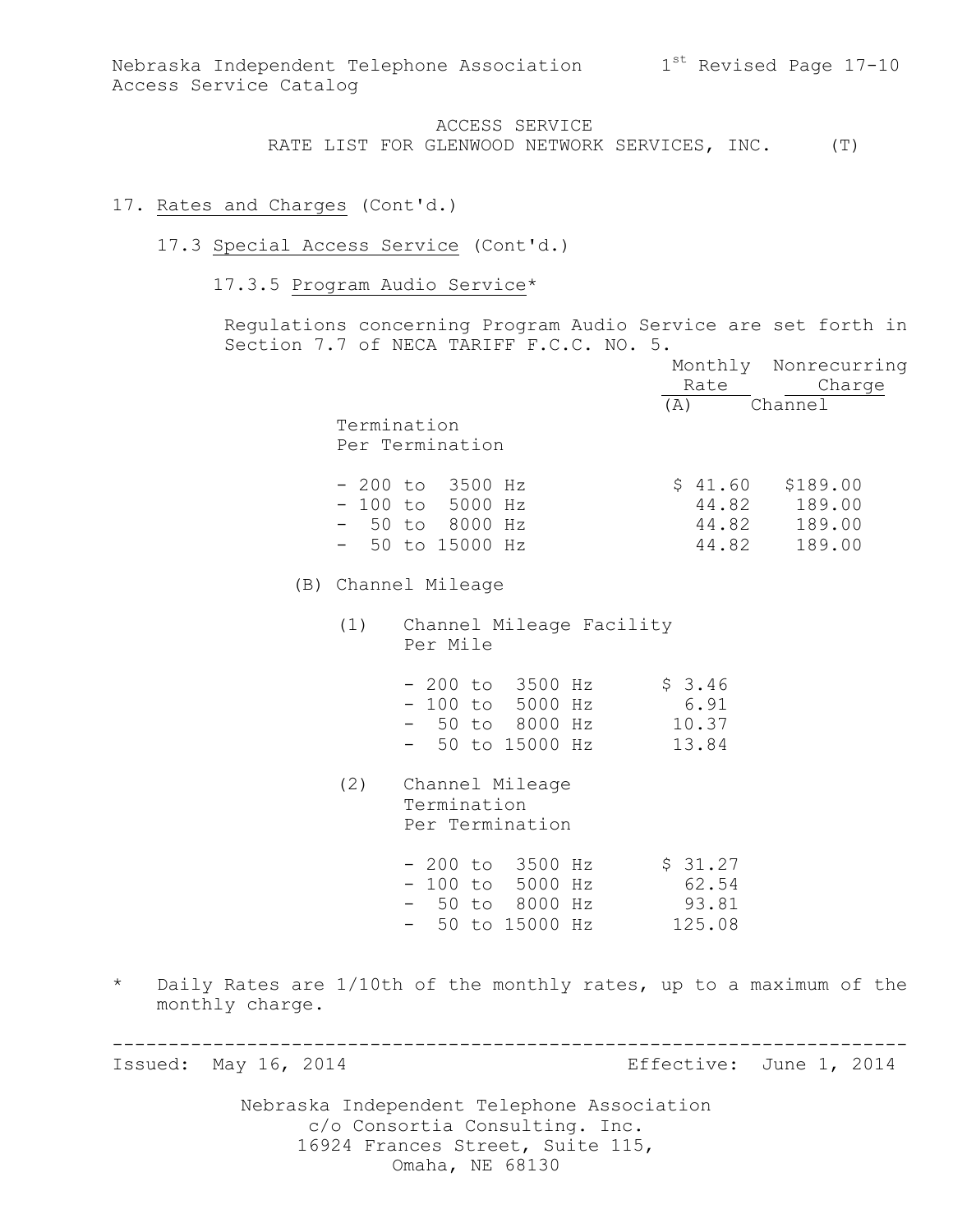Nebraska Independent Telephone Association 1st Revised Page 17-11 Access Service Catalog

### ACCESS SERVICE RATE LIST FOR GLENWOOD NETWORK SERVICES, INC. (T)

#### 17. Rates and Charges (Cont'd.)

- 17.3 Special Access Service (Cont'd.)
	- 17.3.5 Program Audio Service\* (Cont'd.)

|     |                                              | Monthly<br>Rate |
|-----|----------------------------------------------|-----------------|
|     | (C) Optional Features and Functions          |                 |
| (1) | Bridging, Distribution<br>Amplifier Per Port | \$19.19         |
| (2) | Gain Conditioning<br>Per Service             | \$11.23         |
| (3) | Stereo<br>Per Service                        | \$18.24         |

17.3.6 Reserved for future use.

\* Daily Rates are 1/10th of the monthly rates, up to a maximum of the monthly charge. -----------------------------------------------------------------------

Issued: May 16, 2014 **Example 2014** Effective: June 1, 2014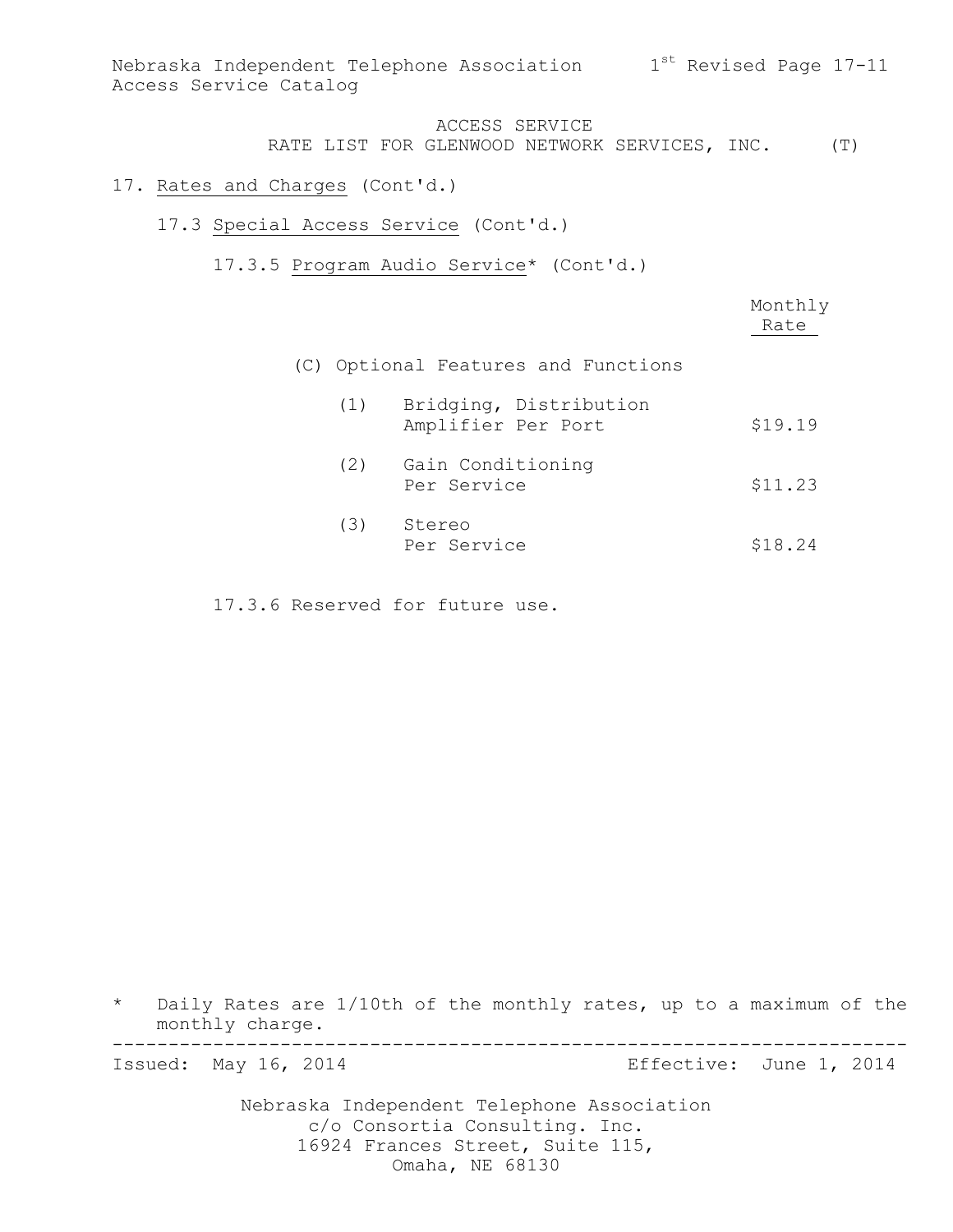Nebraska Independent Telephone Association  $1^{st}$  Revised Page 17-12 Access Service Catalog

> ACCESS SERVICE RATE LIST FOR GLENWOOD NETWORK SERVICES, INC. (T)

### 17. Rates and Charges (Cont'd.)

- 17.3 Special Access Service (Cont'd.)
	- 17.3.7 Digital Data Service

Regulations concerning Digital Data Service are set forth in NECA TARIFF F.C.C. NO. 5, Section 7.9.

|                         |                                                                                                                  |           |                                                                                          | Monthly Nonrecurring Charges<br>Rate 1st Ckt. Each Add'l |
|-------------------------|------------------------------------------------------------------------------------------------------------------|-----------|------------------------------------------------------------------------------------------|----------------------------------------------------------|
|                         | (A) Channel Termination<br>Per Termination                                                                       |           |                                                                                          |                                                          |
|                         | $-2.4$ kbps<br>- 4.8 kbps<br>- 9.6 kbps                                                                          |           | $$241.00$ $$241.00$<br>55.73 241.00 241.00<br>55.73 241.00 241.00<br>55.73 241.00 241.00 |                                                          |
|                         | $-56.0$ kbps<br>- 64.0 kbps                                                                                      | 55.73     | 241.00 241.00                                                                            |                                                          |
|                         | (B) Channel Mileage                                                                                              |           |                                                                                          |                                                          |
|                         | (1) Channel Mileage Facility<br>Per Mile                                                                         |           |                                                                                          |                                                          |
|                         | $-2.4$ kbps $$3.00$<br>- 4.8 kbps 3.00<br>- 9.6 kbps 3.00<br>- 56.0 kbps 6.01<br>- 64.0 kbps 6.01                |           |                                                                                          |                                                          |
|                         | (2) Channel Mileage Termination<br>Per Termination                                                               |           |                                                                                          |                                                          |
|                         | $-2.4$ kbps $$21.78$<br>- 4.8 kbps 21.78<br>- 9.6 kbps 21.78<br>- 56.0 kbps 43.57<br>- 64.0 kbps 43.57           |           |                                                                                          | Monthly                                                  |
|                         | (C) Optional Features and Functions Rate                                                                         |           |                                                                                          |                                                          |
|                         | (1) Bridging Per Port                                                                                            | --------- |                                                                                          | \$4.75                                                   |
| Issued:<br>May 16, 2014 |                                                                                                                  |           |                                                                                          | Effective: June 1, 2014                                  |
|                         | Nebraska Independent Telephone Association<br>c/o Consortia Consulting. Inc.<br>16924 Frances Street, Suite 115, |           |                                                                                          |                                                          |

Omaha, NE 68130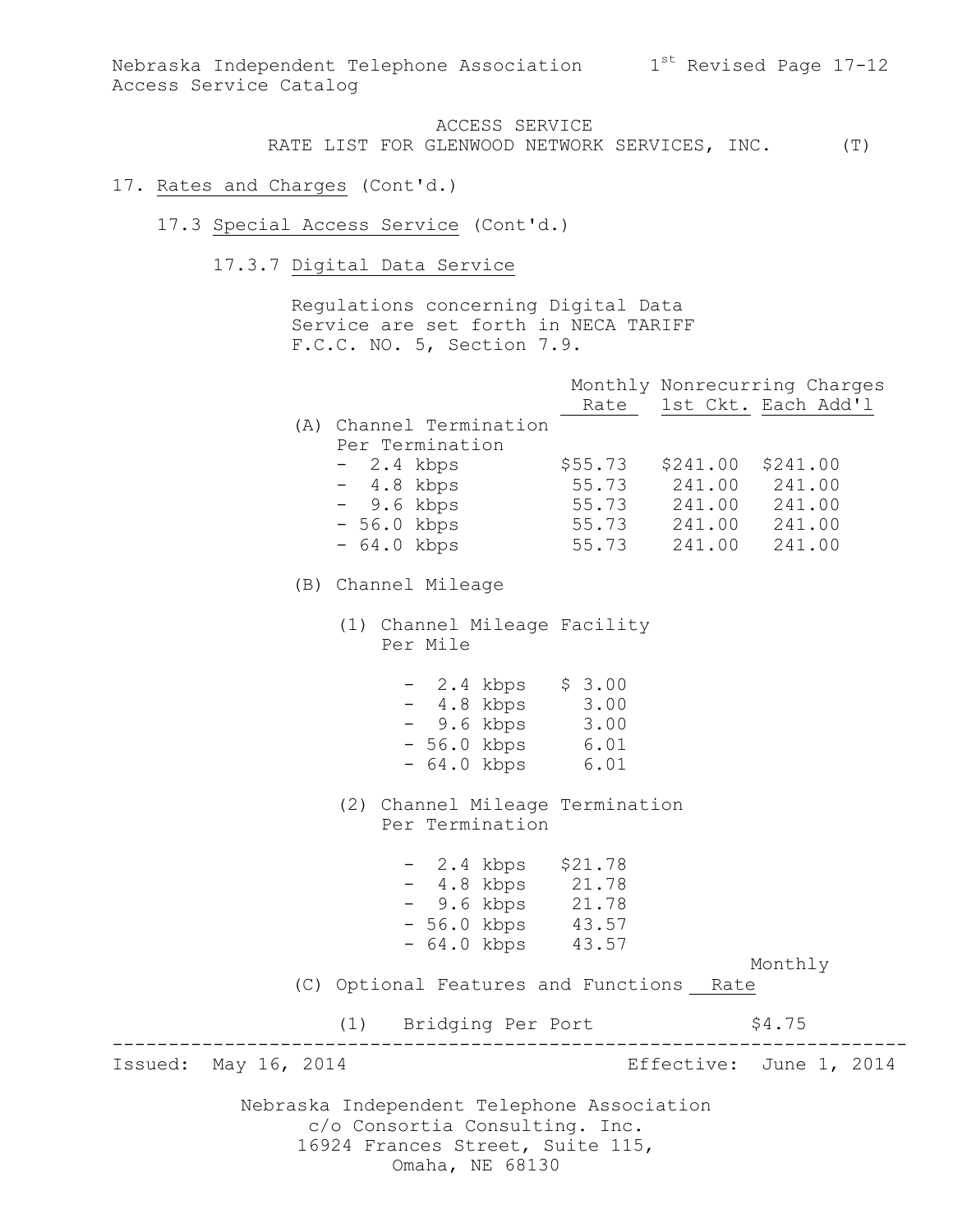Nebraska Independent Telephone Association 1st Revised Page 17-13 Access Service Catalog

# ACCESS SERVICE RATE LIST FOR GLENWOOD NETWORK SERVICES, INC. (T)

#### 17. Rates and Charges (Cont'd.)

- 17.3 Special Access Service (Cont'd.)
	- 17.3.7 Digital Data Service (Cont'd.)
		- Monthly (C) Optional Features and Functions Rate (Cont'd.)
			- (2) Loop Transfer Arrangement \$5.97 Per Four Key Arrangement\*
			- (3) Public Packet Switching Network Interface Arrangement
				- Per 9.6 kbps arrangement ICB - Per 56.0 kbps arrangement ICB
		- (D) Term Discounts Percentage 56.0 and 64.0 Kbps Services 36 months 10% 60 months 20%

-----------------------------------------------------------------------

\* An additional Channel Termination charge will apply whenever a spare channel is configured as a leg to the customer designated premises. Additional Channel Mileage charges will also apply when the transfer arrangement is not located in the customer designated premises serving wire center.

ICB rates and charges are filed in 17.3.9 following.

Issued: May 16, 2014 Effective: June 1, 2014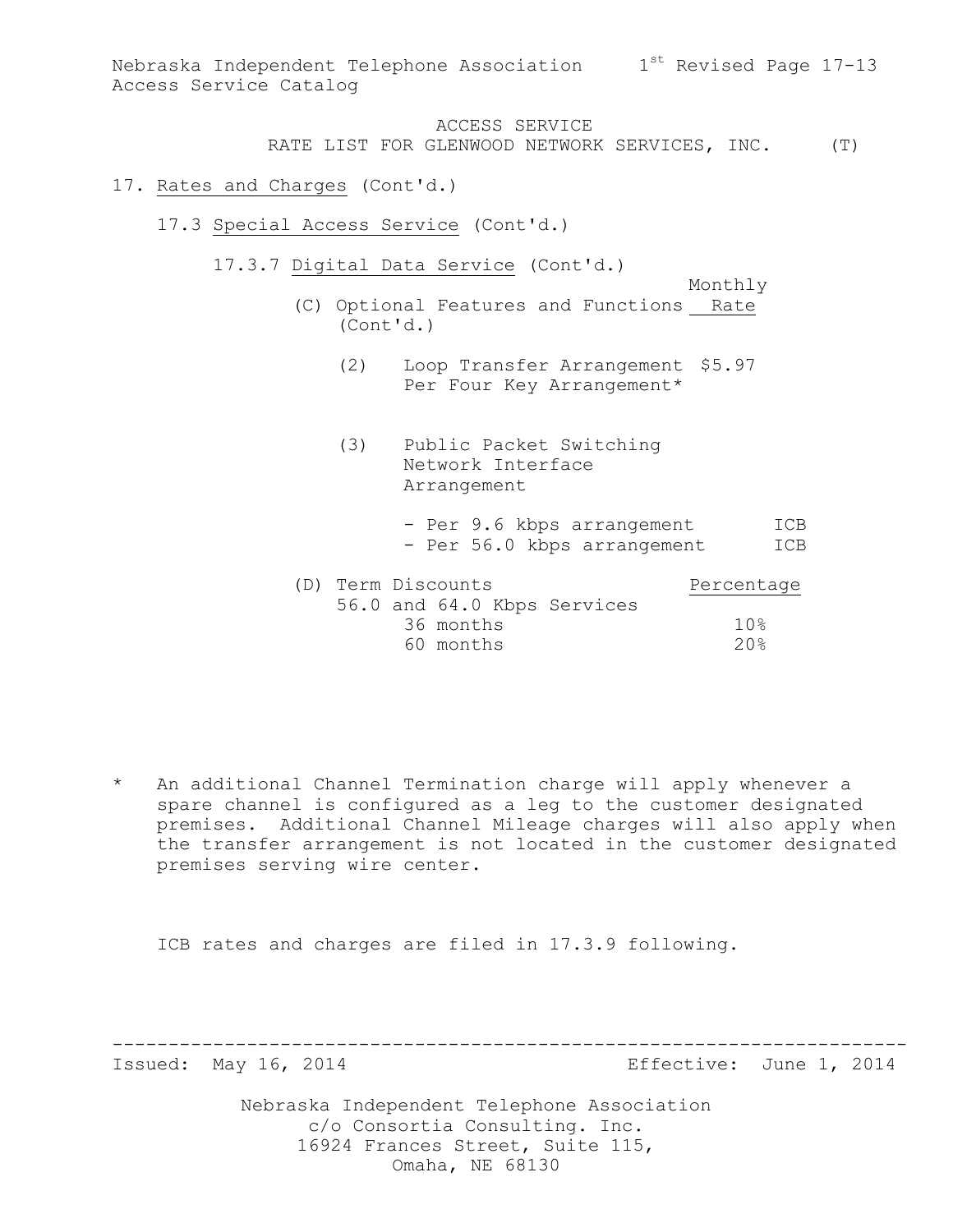Nebraska Independent Telephone Association 1st Revised Page 17-14 Access Service Catalog

> ACCESS SERVICE RATE LIST FOR GLENWOOD NETWORK SERVICES, INC. (T)

#### 17. Rates and Charges (Cont'd.)

- 17.3 Special Access Service (Cont'd.)
	- 17.3.8 High Capacity Service

Nebraska Independent Telephone Association c/o Consortia Consulting. Inc. 16924 Frances Street, Suite 115, Regulations concerning High Capacity Service are set forth in 7.10 of NECA TARIFF F.C.C. NO. 5. Monthly Nonrecurring Charges Rate 1st Ckt. Each Add'1 (A) Channel Termination Per Termination - DS1 1.544 Mbps \$61.52 \$327.00 \$327.00 - DS1C 3.152 Mbps ICB ICB ICB - DS2 6.312 Mbps ICB ICB ICB - Capacity of 1 DS3 ICB ICB ICB 44.736 Mbps Interface Per DS3 Channel Installed - Capacity of 3 DS3 ICB ICB ICB 44.736 Mbps Interface Per DS3 Channel Installed - Capacity of 6 DS3 ICB ICB ICB 44.736 Mbps Interface Per DS3 Channel Installed - Capacity of 12 DS3 ICB ICB ICB 44.736 Mbps Interface Per DS3 Channel Installed - DS4 274.176 Mbps ICB ICB ICB ICB rates and charges are filed in 17.3.9 following. ----------------------------------------------------------------------- Issued: May 16, 2014 Effective: June 1, 2014

Omaha, NE 68130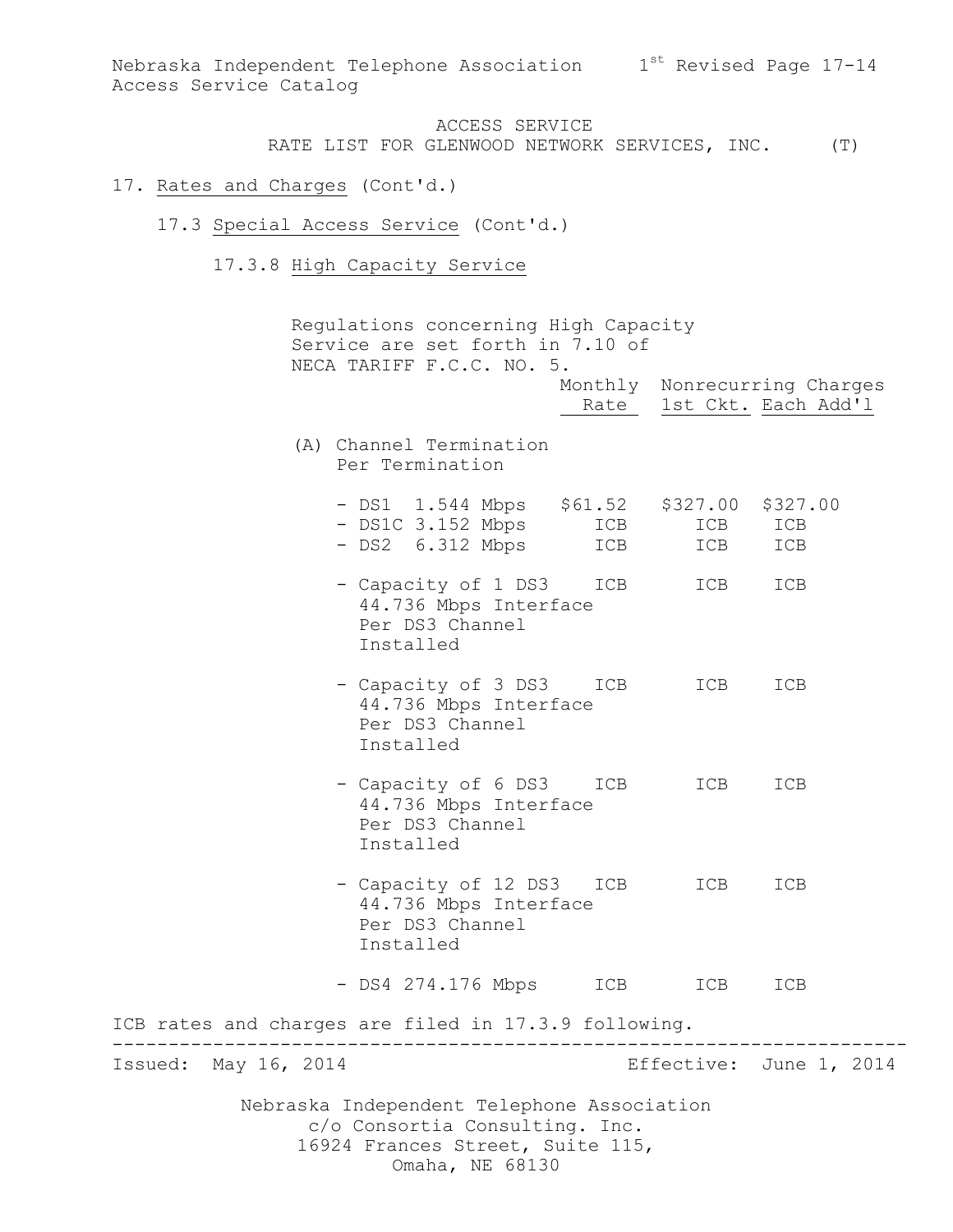#### 17. Rates and Charges (Cont'd.)

#### 17.3 Special Access Service (Cont'd.)

17.3.8 High Capacity Service (Cont'd.)

|  | (B) Channel Mileage |  | Monthly                      |      |  |
|--|---------------------|--|------------------------------|------|--|
|  |                     |  | (1) Channel Mileage Facility | Rate |  |
|  | Per Mile            |  |                              |      |  |

| $-1.544$ Mbps   | 66.06 |
|-----------------|-------|
| $-3.152$ Mbps   | ICB   |
| $-6.312$ Mbps   | ICB   |
| $-44.736$ Mbps  | ICB   |
| $-274.176$ Mbps | TCB   |

# (2) Channel Mileage Termination Per Termination

| $-1.544$ Mbps   | 319.10 |
|-----------------|--------|
| $-3.152$ Mbps   | ICB    |
| $-6.312$ Mbps   | ICB    |
| $-44.736$ Mbps  | ICB    |
| $-274.176$ Mbps | ICB    |

| Percentage |
|------------|
|            |
|            |
| 20%        |
|            |

(D) Optional Features and Functions Monthly Rate

(1) Multiplexing, per arrangement

| DS4 to DS1     | <b>TCB</b> |
|----------------|------------|
| DS3 to DS1     | <b>TCB</b> |
| DS2 to DS1     | <b>TCB</b> |
| DS1C to DS1    | TCB        |
| DS1 to Voice** | \$196.53   |

\*\* A channel of this DS1 to the Hub can be used for Digital Data Service. -----------------------------------------------------------------------

Issued: May 16, 2014 **Example 2014** Effective: June 1, 2014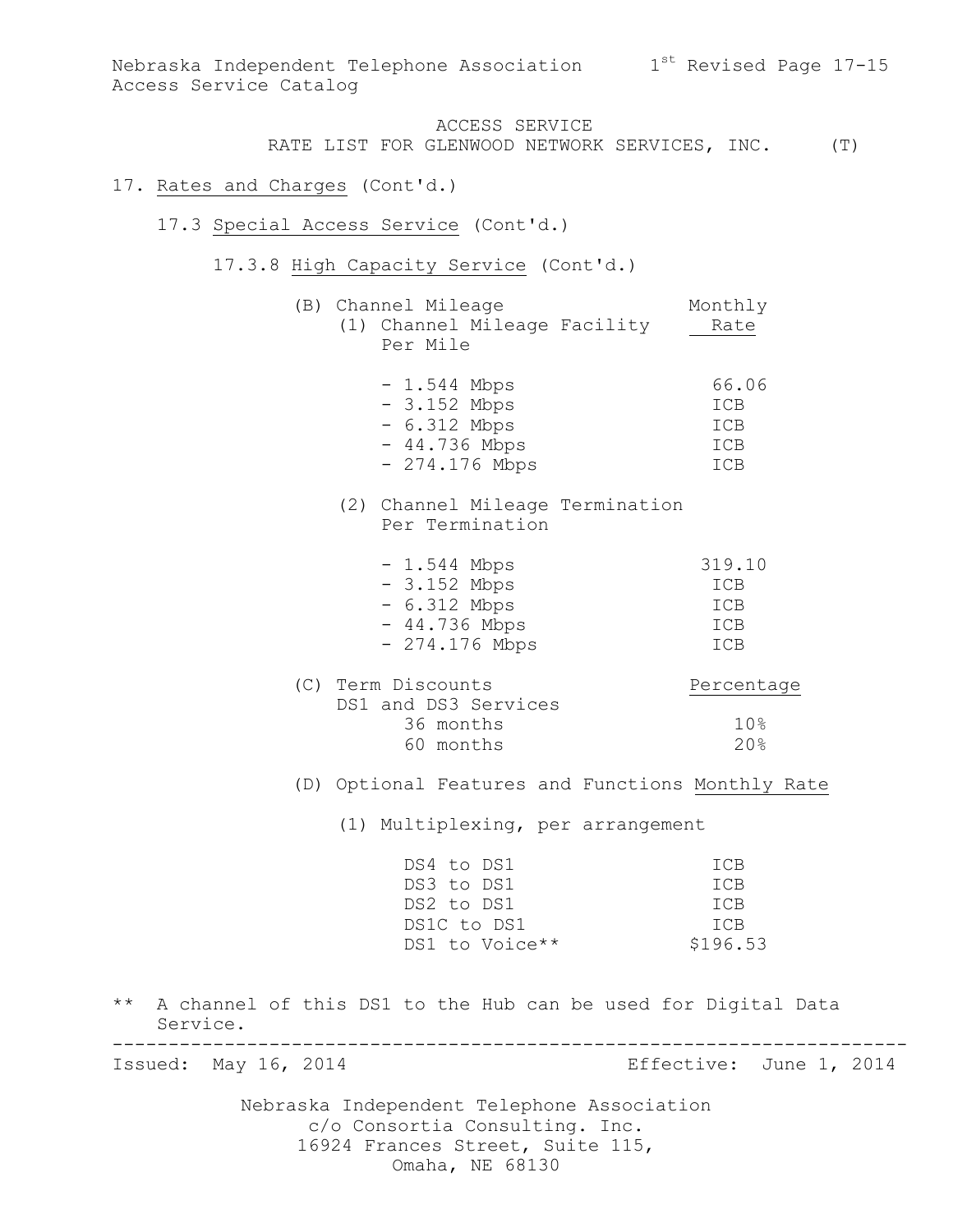### 17. Rates and Charges (Cont'd.)

- 17.3 Special Access Service (Cont'd.)
	- 17.3.8 High Capacity Service (Cont'd.)
		- (D) Optional Features and Functions Monthly Rate (Cont'd.)
			- (1) Multiplexing, per arrangement (Cont'd.)

DS1 to DS0 \$198.38 DS0 to Subrates -Up to 20 2.4 kbps services 301.92 -Up to 10 4.8 kbps services 185.32 -Up to 5 9.6 kbps services 161.92

- (2) Automatic Loop Transfer Per Arrangement\* \$389.24
- (3) Transfer Arrangement (key activated or dial-up\*\*) Per four port arrangement including control channel termination\*\*\* \$165.42
- (E) Reserved for future use.
- (F) Clear Channel Capability - Per 1.544 Mbps transmission path None
- \* An additional Channel Termination charge will apply whenever the spare line is provided as a leg to the customer designated premises (CDP).
- \*\* The dial-up option requires the customer to purchase the Controller Arrangement from 13.3.4, as described in NECA TARIFF F.C.C. NO. 5.

-----------------------------------------------------------------------

\*\*\* An additional Channel Termination charge will apply whenever a spare channel is configured as a leg to the CDP. Additional channel mileage charges will also apply when the transfer arrangement is not located in the CDP serving wire center.

Issued: May 16, 2014 Effective: June 1, 2014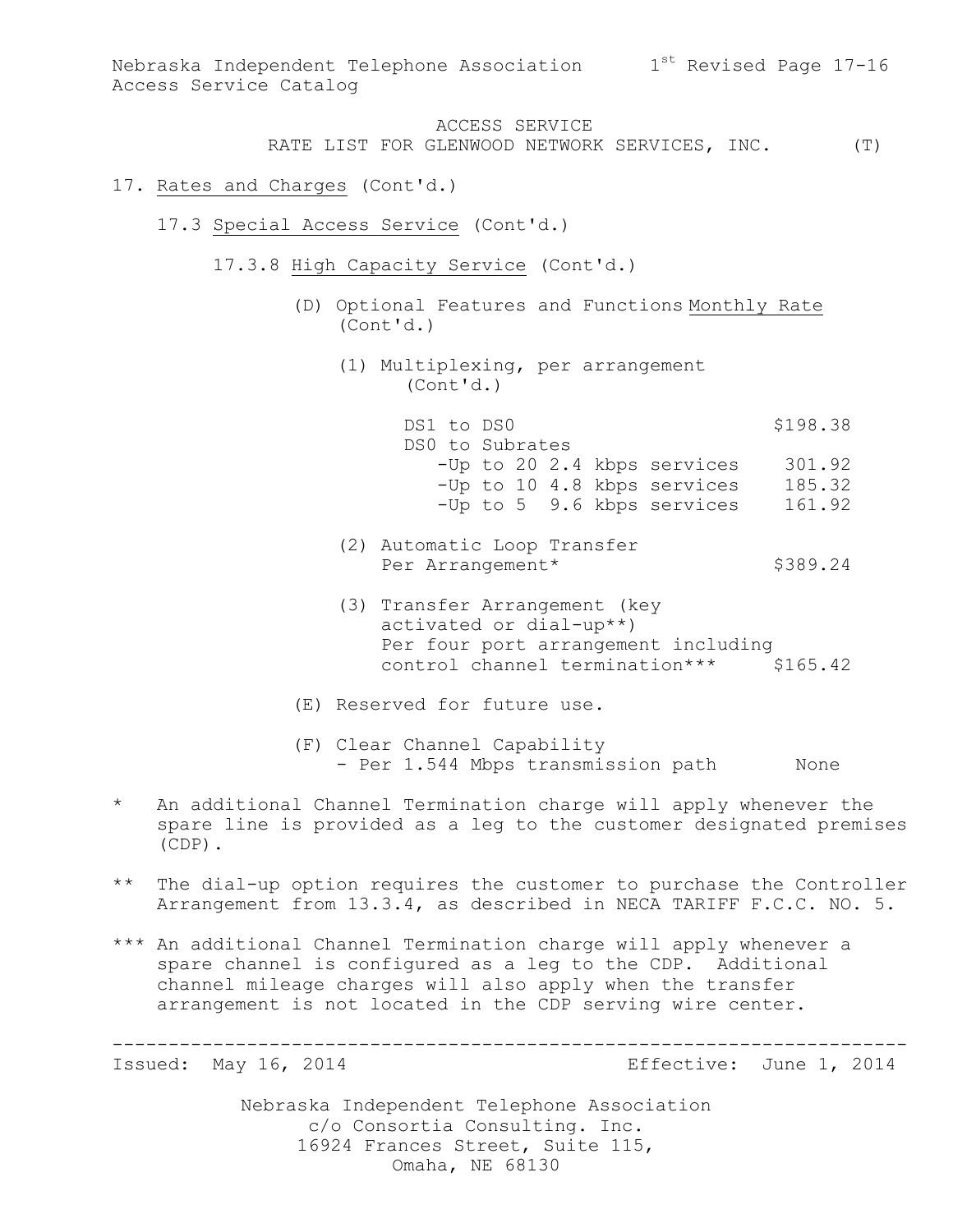.

# ACCESS SERVICE RATE LIST FOR GLENWOOD NETWORK SERVICES, INC. (T)

## 17. Rates and Charges (Cont'd.)

17.3 Special Access Service (Cont'd.)

17.3.9 Individual Case Filings

Reserved for future use.

Issued: May 16, 2014 **Example 2014** Effective: June 1, 2014

Nebraska Independent Telephone Association c/o Consortia Consulting. Inc. 16924 Frances Street, Suite 115, Omaha, NE 68130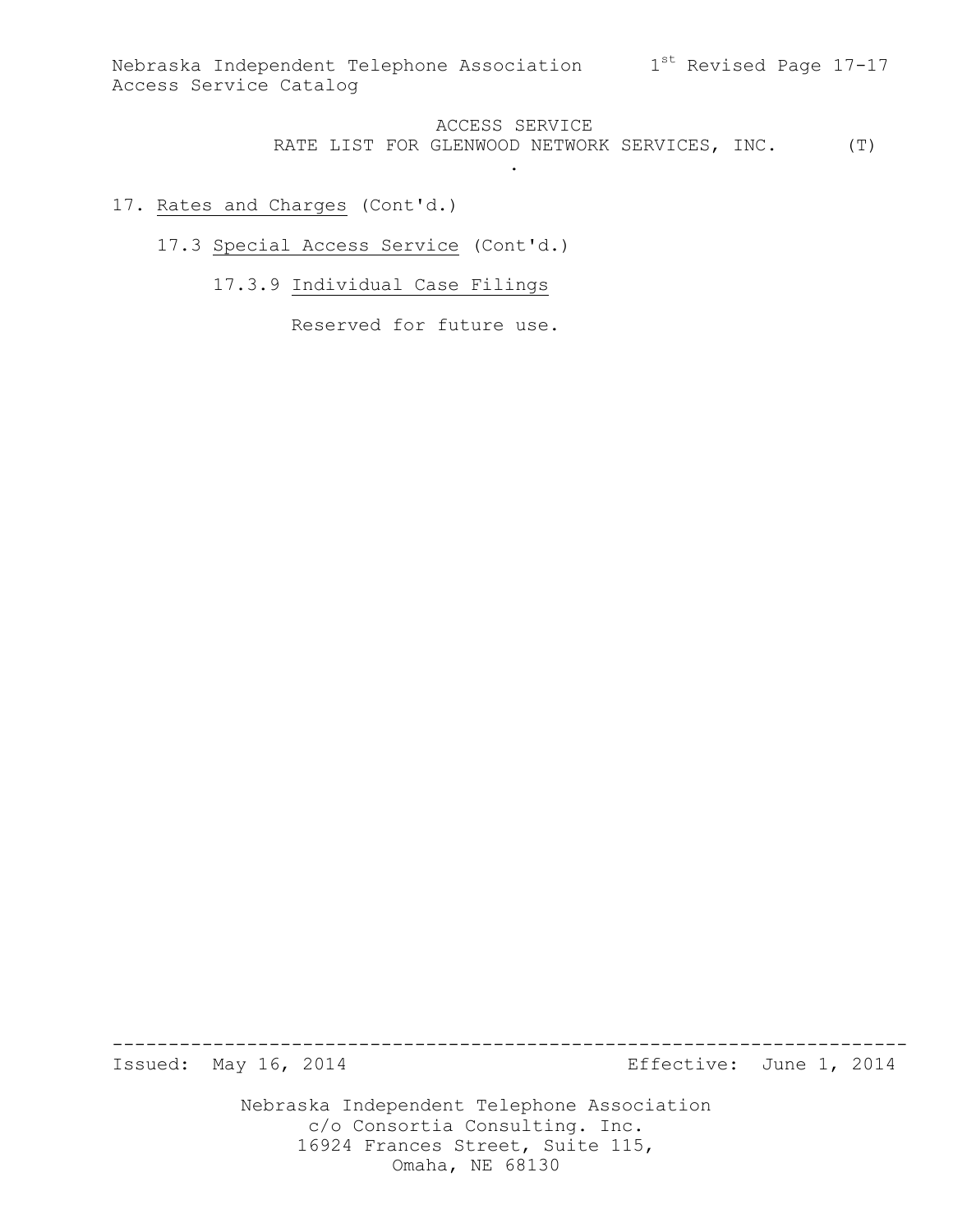### 17. Rates and Charges (Cont'd.)

- 17.3 Special Access Service (Cont'd.)
	- 17.3.10 Optional Rate Plan Availability

The Term Discount Plan, as described in Section 7.2.8, is available where billing capability exists.

| 17.3.11 | Internet to K-12 Schools                                                                                                                 | Monthly Nonrecurring<br>Charges<br>Rate |
|---------|------------------------------------------------------------------------------------------------------------------------------------------|-----------------------------------------|
|         | Channel Termination<br>(A)<br>Per Termination                                                                                            | $$22.50$ $$50.00$                       |
|         | Channel Mileage<br>(B)<br>(1) Channel Mileage<br>Facility, per<br>airline mile<br>(2) Channel Mileage<br>Termination,<br>per termination | Monthly Rate<br>\$0.25<br>\$2.50        |
| 17.3.12 | Ethernet Transport Services                                                                                                              |                                         |

# Pricing will be on an Individual Case Basis (ICB)

Issued: May 16, 2014 **Effective:** June 1, 2014

Nebraska Independent Telephone Association c/o Consortia Consulting. Inc. 16924 Frances Street, Suite 115, Omaha, NE 68130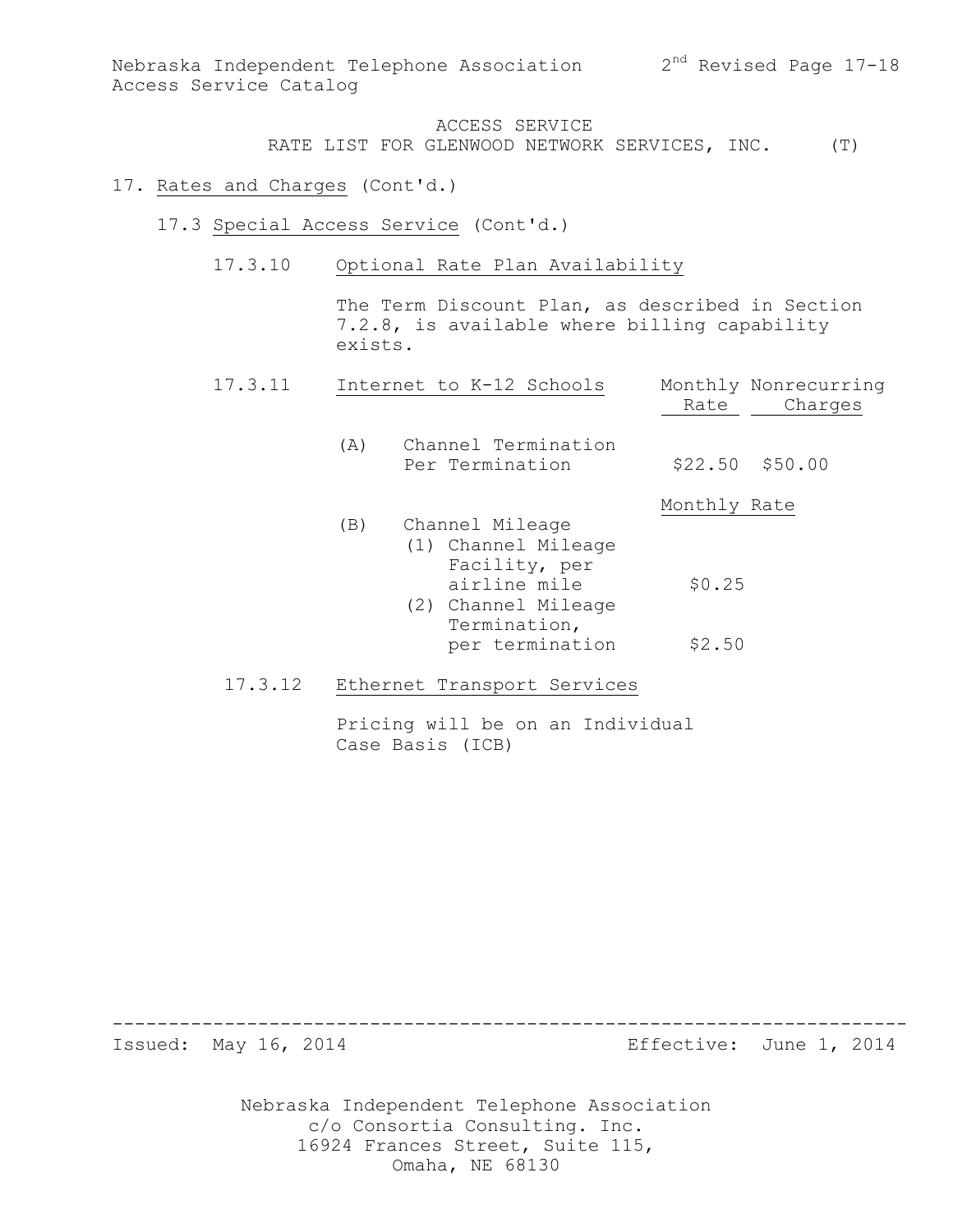Nebraska Independent Telephone Association  $1^{st}$  Revised Page 17-19 Access Service Catalog

> ACCESS SERVICE RATE LIST FOR GLENWOOD NETWORK SERVICES, INC. (T)

### 17. Rates and Charges (Cont'd.)

- 17.4 Other Services
	- 17.4.1 Access Ordering

Charge

(A) Access Order Charge

Per Order  $$104.00$ 

(B) Service Date Change Charge

A Service Date Change Charge will apply, on a per order per occurrence basis, for each service date changed. The Access Order Charge as specified in 17.4.1(A) preceding does not apply.

-Service Date Change Charge Per Order  $\qquad \qquad$  \$ 34.00

(C) Design Change Charge

The Design Change Charge will apply on a per order per occurrence basis, for each order requiring design change.

-Design Change Charge Per Order  $\sim$  \$ 34.00

(D) Miscellaneous Service Order Charge

Per Occurrence  $\frac{1}{2}$  \$ 34.00

17.4.2 Additional Engineering

Each Half Hour Or<br>Fraction Thereof Additional Engineering Periods

(A) Basic Time per engineer, normally scheduled working hours \$19.91

-----------------------------------------------------------------------

Issued: May 16, 2014 Effective: June 1, 2014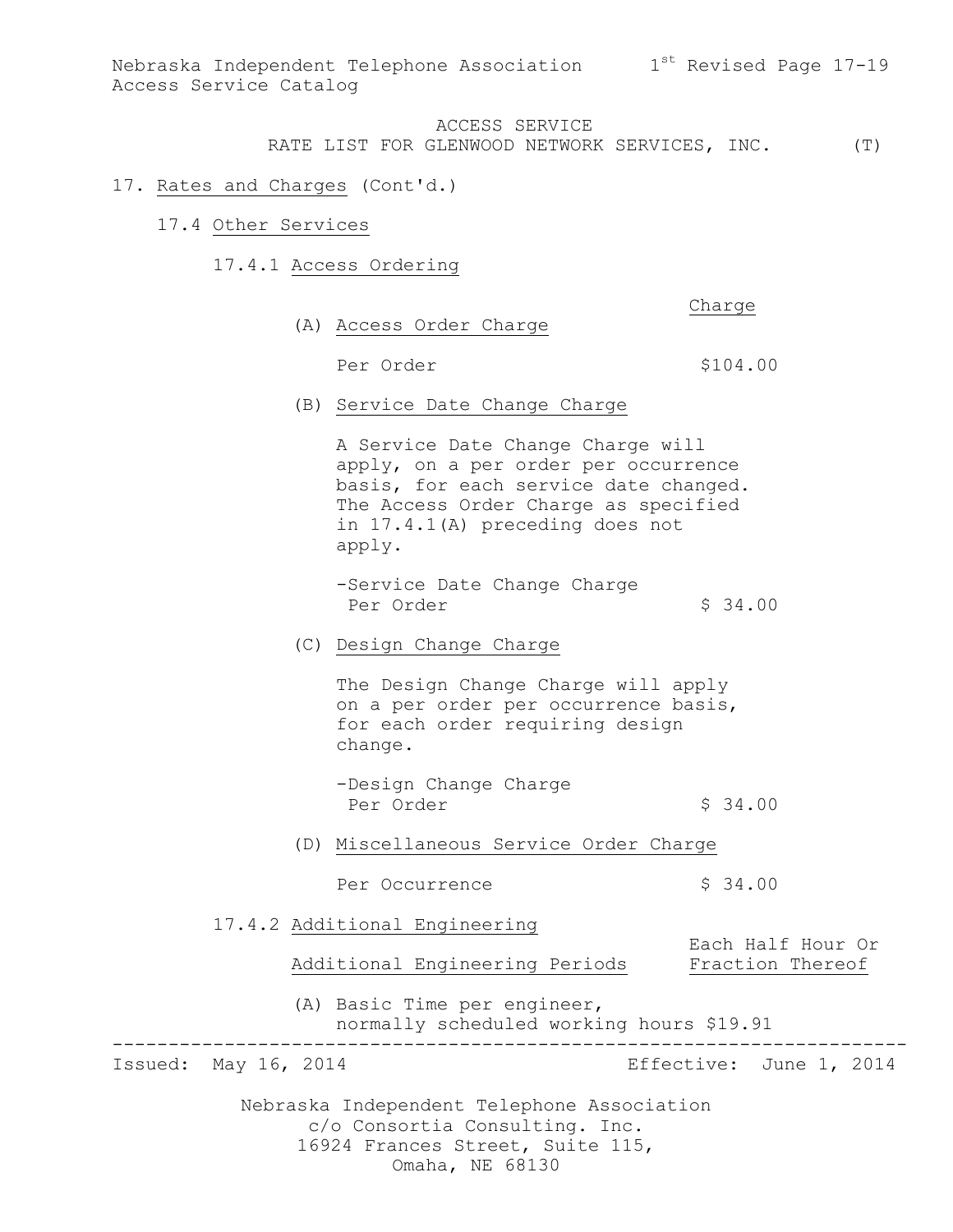Nebraska Independent Telephone Association  $1^\mathrm{st}$  Revised Page 17-20 Access Service Catalog ACCESS SERVICE RATE LIST FOR GLENWOOD NETWORK SERVICES, INC. (T) 17. Rates and Charges (Cont'd.) 17.4 Other Services (Cont'd.) 17.4.2 Additional Engineering (Cont'd.) Each Half Hour Or Additional Engineering Periods Fraction Thereof (Cont'd.) (B) Overtime per engineer, outside of normally scheduled working hours \$29.86 (C) Premium Time, outside of scheduled work day, per engineer \$39.82 17.4.3 Additional Labor Additional Labor Periods (A) Installation or Repair - Overtime, outside of normally scheduled working hours on a scheduled workday Per Technician\* \$28.12 - Premium Time, outside of scheduled work day Per Technician\* \$37.49 (B) Stand by - Basic time, normally scheduled working hours Per Technician \$18.93 - Overtime, outside of normally scheduled working hours on a scheduled work day Per Technician\* \$28.39 \* A call out of a Telephone Company employee at a time not consecutive with the employee's scheduled work period is subject to a minimum charge of four hours. ----------------------------------------------------------------------- Issued: May 16, 2014 Effective: June 1, 2014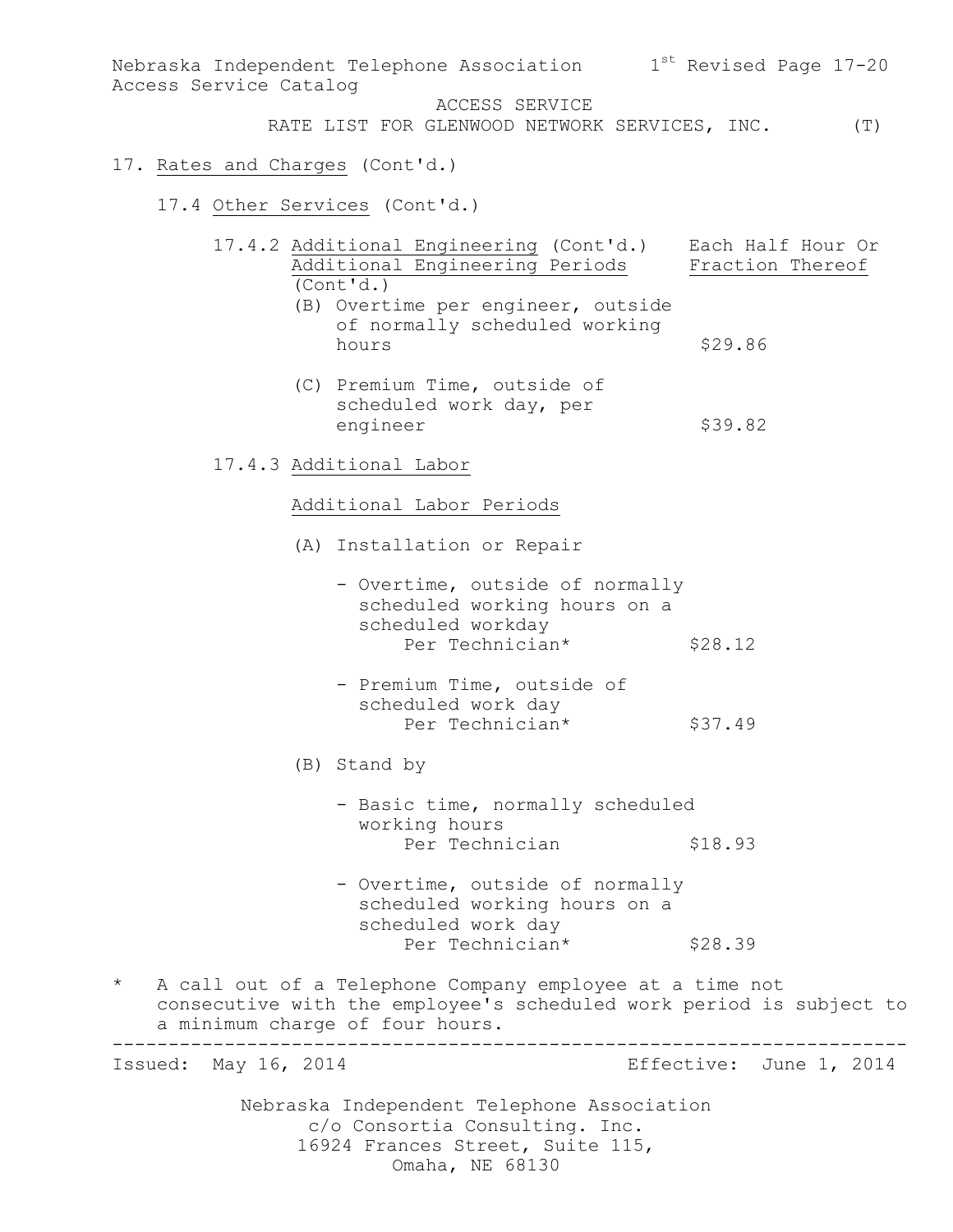Nebraska Independent Telephone Association  $1^{\rm st}$  Revised Page 17-21 Access Service Catalog

ACCESS SERVICE RATE LIST FOR GLENWOOD NETWORK SERVICES, INC. (T)

#### 17. Rates and Charges (Cont'd.)

17.4 Other Services (Cont'd.)

17.4.3 Additional Labor (Cont'd.)

Each Half Hour Or Additional Labor Periods (Cont'd.) Fraction Thereof

(B) Stand by (Cont'd.)

- Premium Time, outside of scheduled work day Per Technician\* \$37.85

|                      |                                                                                                                                                                    | Each Half Hour or<br>Fraction Thereof            |                                     |
|----------------------|--------------------------------------------------------------------------------------------------------------------------------------------------------------------|--------------------------------------------------|-------------------------------------|
|                      |                                                                                                                                                                    | Installation<br>and Repair tenance<br>Technician | Central<br>Office<br>Main-<br>Tech. |
|                      | (C) Testing and Maintenance with<br>other Telephone Companies, or<br>Other Labor                                                                                   |                                                  |                                     |
|                      | - Basic Time per technician,<br>normally scheduled working<br>hours                                                                                                | \$18.75                                          | \$19.67                             |
|                      | - Overtime per technician<br>outside of normally<br>scheduled working hours on<br>a work day*                                                                      | \$28.12                                          | \$29.50                             |
|                      | - Premium Time per technician,<br>outside of scheduled work<br>$day*$                                                                                              | \$37.49                                          | \$39.33                             |
| $\star$              | A call out of a Telephone Company employee at a time not<br>consecutive with the employee's scheduled work period is subject to<br>a minimum charge of four hours. |                                                  |                                     |
| Issued: May 16, 2014 |                                                                                                                                                                    | Effective: June 1, 2014                          |                                     |
|                      |                                                                                                                                                                    |                                                  |                                     |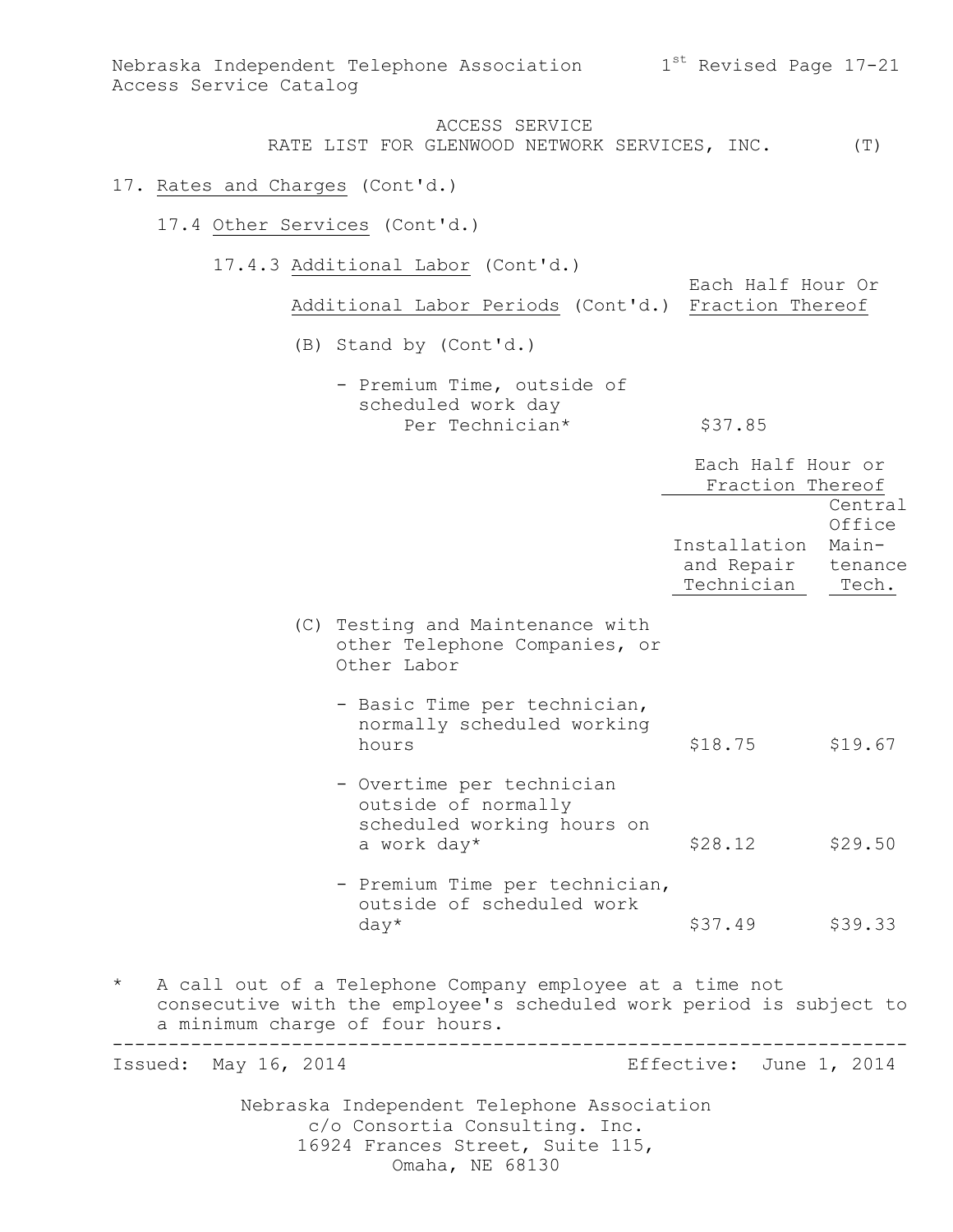Nebraska Independent Telephone Association  $1^{\rm st}$  Revised Page 17-22 Access Service Catalog

> ACCESS SERVICE RATE LIST FOR GLENWOOD NETWORK SERVICES, INC. (T)

#### 17. Rates and Charges (Cont'd.)

- 17.4 Other Services (Cont'd.)
	- 17.4.4 Miscellaneous Services

(A) Additional Cooperative Acceptance Testing-Switched Access Each Half Hour Or Testing Periods Fraction Thereof Basic Time, Overtime\* and

Premium Time\* See the rates

for Additional Labor as set forth in 17.4.3(C) preceding.

(B) Additional Automatic Testing - Switched Access

Additional Tests To First Per Test Per Point of Switching Transmission Path Ξ

Gain-Slope Tests \$2.89 C-Notched Noise Tests \$2.89  $1004$  Hz  $Loss**$  \$2.89 C-Message Noise\*\* \$2.89 Balance (return loss) \*\* \$2.89

- \* A call out of a Telephone Company employee at a time not consecutive with the employee's scheduled work period is subject to a minimum charge of four hours.
- \*\* The 1004 Hz, C-Message Noise and Balance tests are non-chargeable routine tests; however, they may be requested on an as needed or more than routine scheduled basis, in which cases the charges herein apply. See NECA TARIFF F.C.C. NO. 5, 13.3.1(A)(2). -----------------------------------------------------------------------

Issued: May 16, 2014 **Example 2014** Effective: June 1, 2014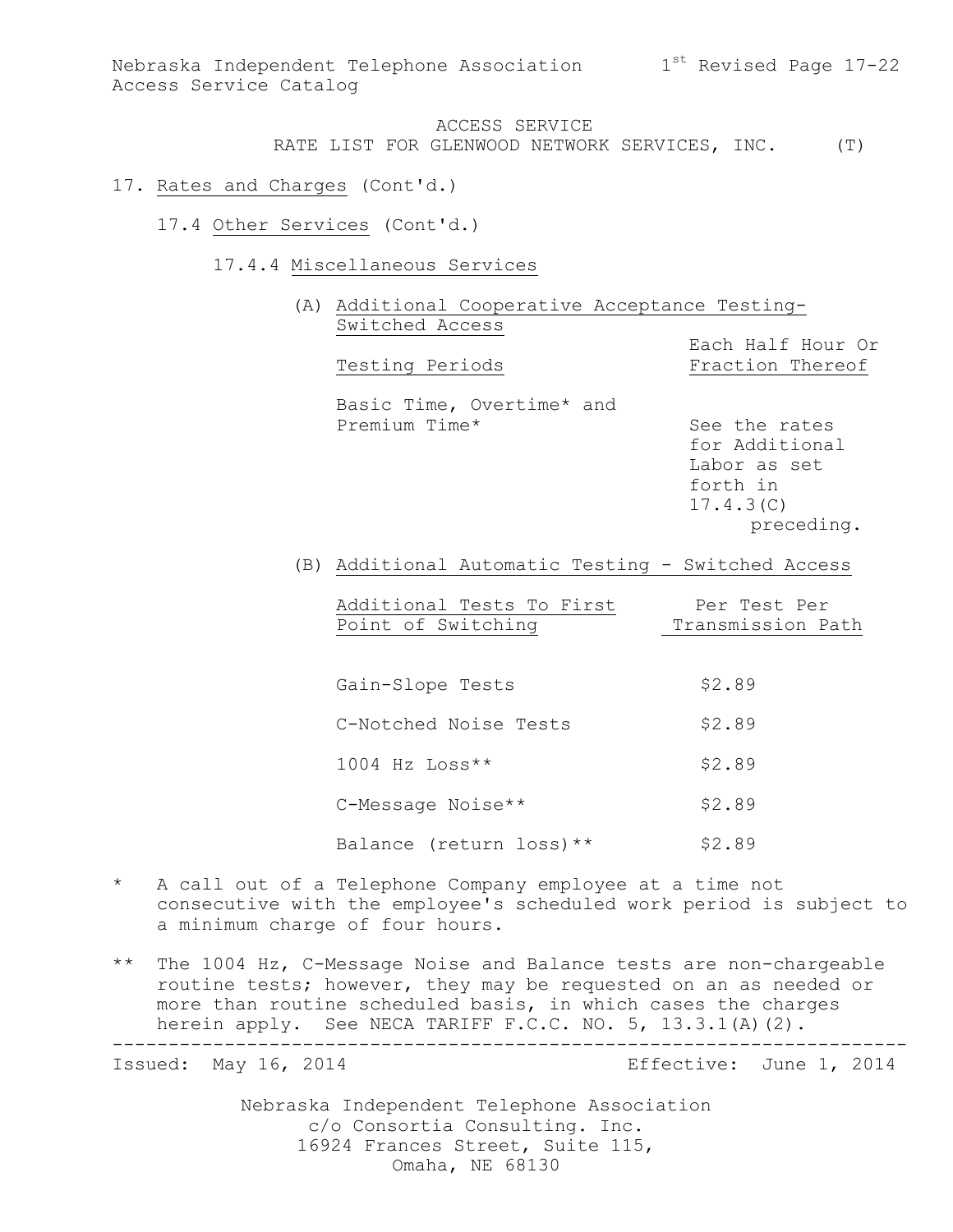Nebraska Independent Telephone Association  $1^\mathrm{st}$  Revised Page 17-23 Access Service Catalog ACCESS SERVICE RATE LIST FOR GLENWOOD NETWORK SERVICES, INC. (T) 17. Rates and Charges (Cont'd.) 17.4 Other Services (Cont'd.) 17.4.4 Miscellaneous Services (Cont'd.) (C) Additional Manual Testing - Switched Access Additional Tests To First Point of Switching Each Half Hour Or Fraction Thereof Gain-Slope, C-Notched Noise See the rates and any other agreed to for Additional tests Labor, as set Per Technician forth in 17.4.3(C) preceding. (D) Additional Cooperative Acceptance Testing - Special Access Each Half Hour Or Testing Periods **Fraction** Thereof Basic Time, Overtime\* See the rates and Premium Time\* for Additional Labor as set forth in 17.4.3(C) preceding. (E) Additional Manual Testing - Special Access Each Half Hour Or Testing Periods **Fraction** Thereof Basic Time, Overtime\* See the rates and Premium Time\* for Additional Labor as set forth in 17.4.3(C) preceding. \* A call out of a Telephone Company employee at a time not consecutive with the employee's scheduled work period is subject to a minimum charge of four hours. ----------------------------------------------------------------------- Issued: May 16, 2014 Effective: June 1, 2014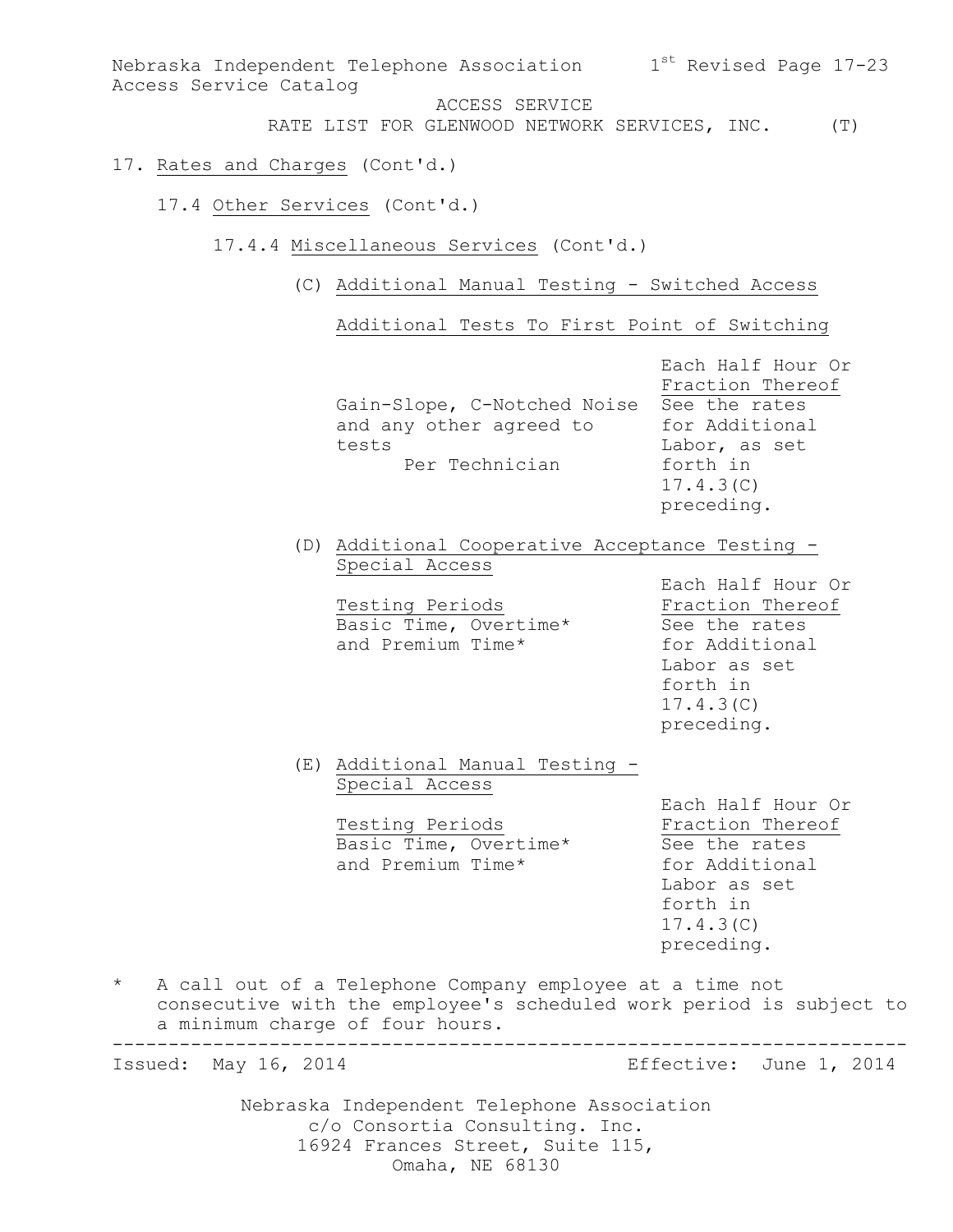Nebraska Independent Telephone Association  $1^\mathrm{st}$  Revised Page 17-24 Access Service Catalog

ACCESS SERVICE RATE LIST FOR GLENWOOD NETWORK SERVICES, INC. (T)

17. Rates and Charges (Cont'd.)

17.4 Other Services (Cont'd.)

17.4.4 Miscellaneous Services (Cont'd.)

(F) Maintenance of Service

| Maintenance of<br>Service Periods                              | Each Half Hour<br>Or Fraction<br>Thereof                                               |
|----------------------------------------------------------------|----------------------------------------------------------------------------------------|
| Basic Time, Overtime*<br>and Premium Time*                     | See the rates<br>for Additional<br>Labor as set<br>forth in<br>17.4.3(C)<br>preceding. |
| (G) Reserved for future use.                                   |                                                                                        |
| $\left( \begin{array}{ccc} 1 & 1 \\ 1 & 1 \end{array} \right)$ |                                                                                        |

(H) Reserved for future use.

(I) Reserved for future use.

\* A call out of a Telephone Company employee at a time not consecutive with the employee's scheduled work period is subject to a minimum charge of four hours.

-----------------------------------------------------------------------

Issued: May 16, 2014 Effective: June 1, 2014